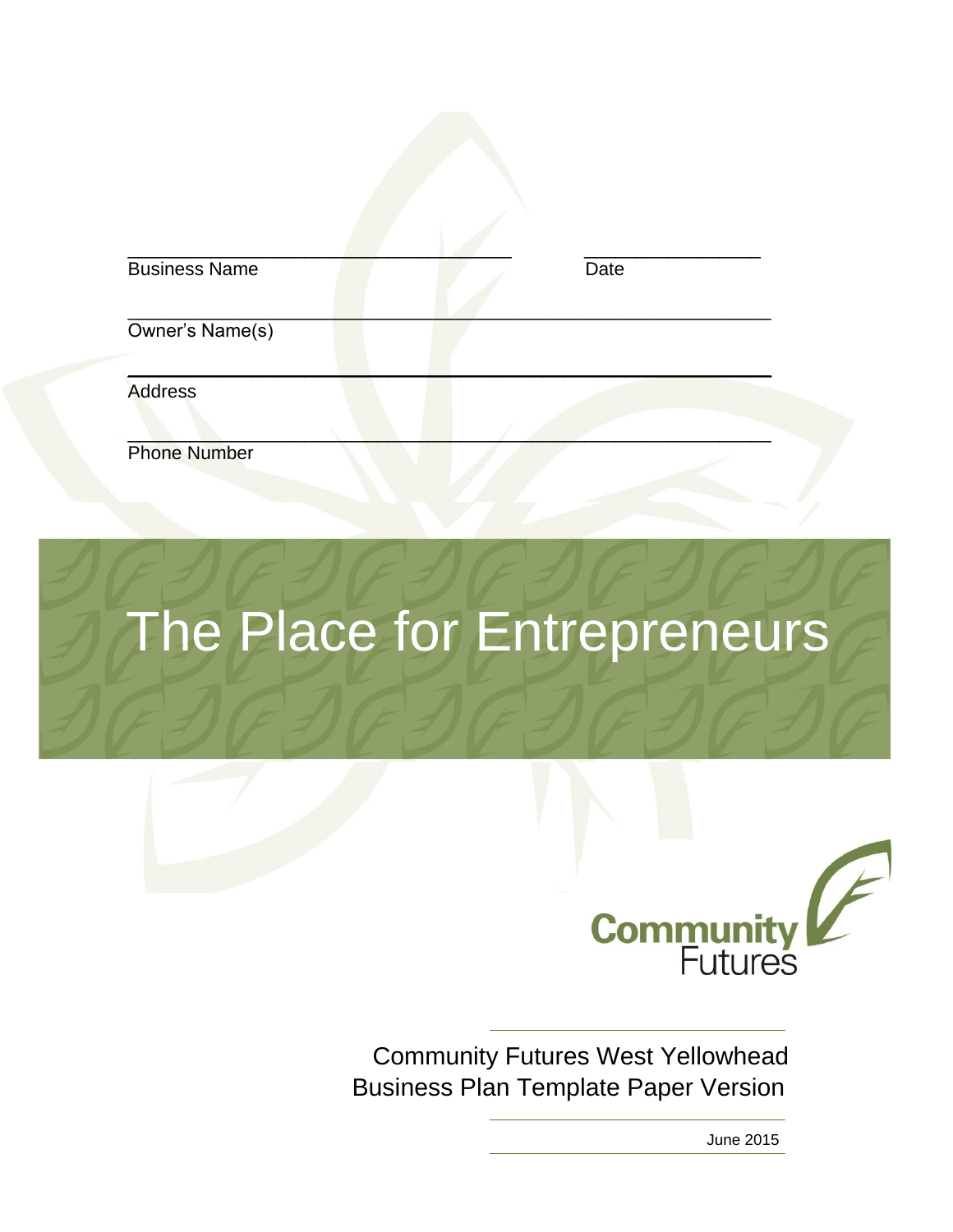# **What is a Business Plan**

A business plan helps you to determine if your business is likely to be viable, and focuses your efforts to improve your chances of success. As you prepare your plan you will get the answers to key questions such as:

- Is my business viable?
- What are the strengths and weaknesses of my business?
- Who are my customers and how do I plan to get them to buy from me?
- Who are my competitors?
- What skills will I need to properly run this business?

**Business plans are for YOU!** They are very effective in making your business more successful and reduce the chances of failure. Developing a business plan will help you think out how you intend to reach your goals. Your business will have more focus and direction simply by having a plan. Business planning will help you assess your business idea and work out problems before they occur. That is why banks, investors, and lenders like Community Futures require them.

# **How do I use this Business Plan package?**

Do not be dismayed by the size of this package. It may seem large, but it is designed to guide you through the creation of your business plan by turning it into a series of bitesized pieces.

Each section has several parts. Each part contains a list of questions and examples. Your business plan is made up of the answers to those questions. This business plan package has fill-in-the-blanks pages for each section.

You may be asking where do I get the answers to the questions? The answer is market research. The answers to the questions are not just guesses; they must be supported by facts. Remember that information gathered for the Visioning section of the plan will be turned into numbers in the Financial section of the plan. The Projected Cash Flow is your vision turned into numbers.

You do not have to use the fill-in-the-blanks format; you are free to use any format you wish. However, be sure that your plan covers the areas outlined in this package.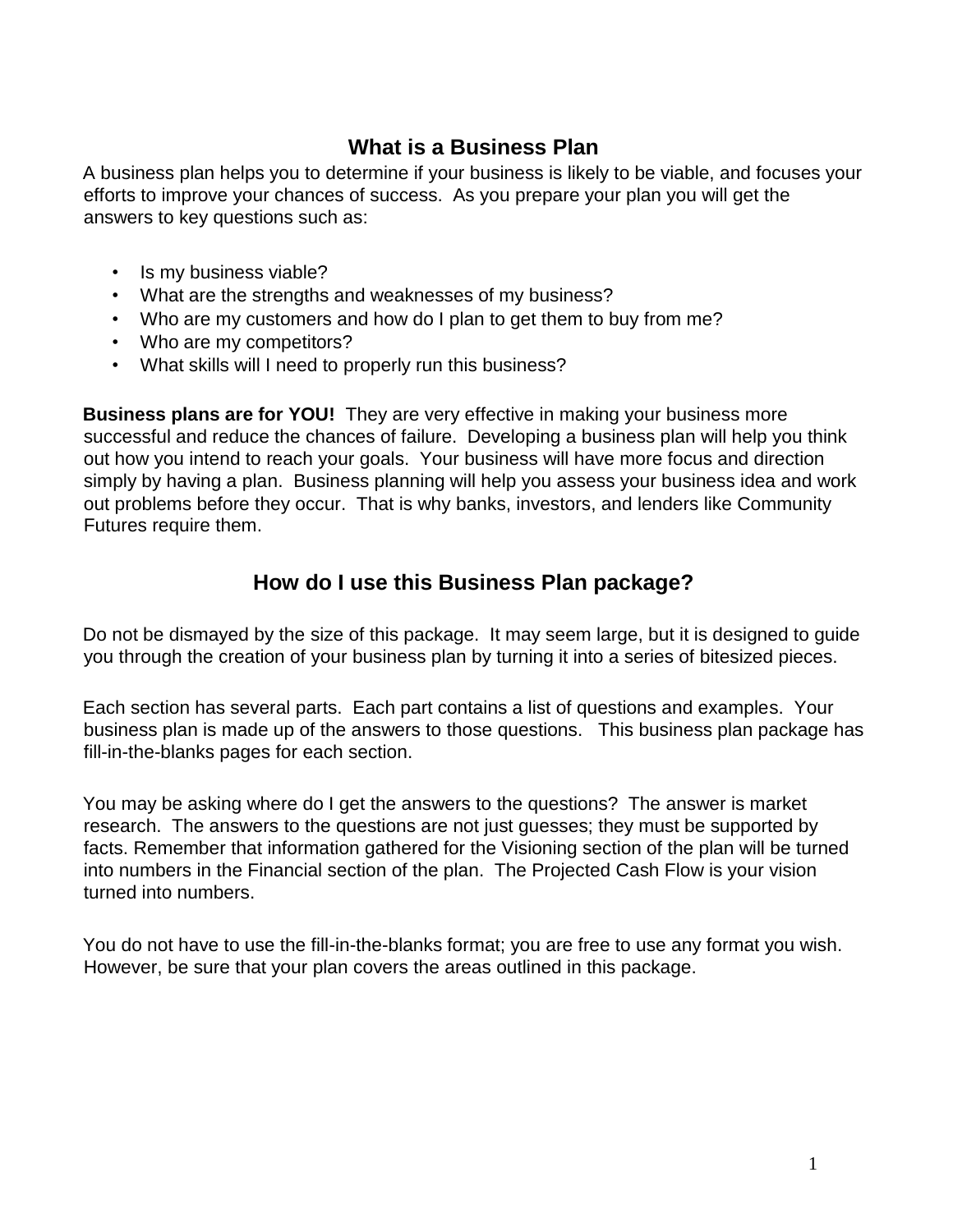# **TABLE OF CONTENTS**

Section 1 - Executive Summary

Section 2 - Vision

- **Business Background**
- **Your Products or Services**
- **Your Customers**
- The Industry
- The Competition
- The Marketing Plan
- **The Management Team**
- **Business Structure**
- **Operating Plan**
- **Not-So Minor Details**

Section 3 - Financial Projections

- Start-Up Costs & Capital (Fund Use & Source)
- **Personal Requirements**
- **Sales Projections**
- Projected Cash Flow
- Section 4 Conclusions & Summary
- Section 5 Business Financing
- Section 6 Supporting Documentation
- Section 7 Arranging Financing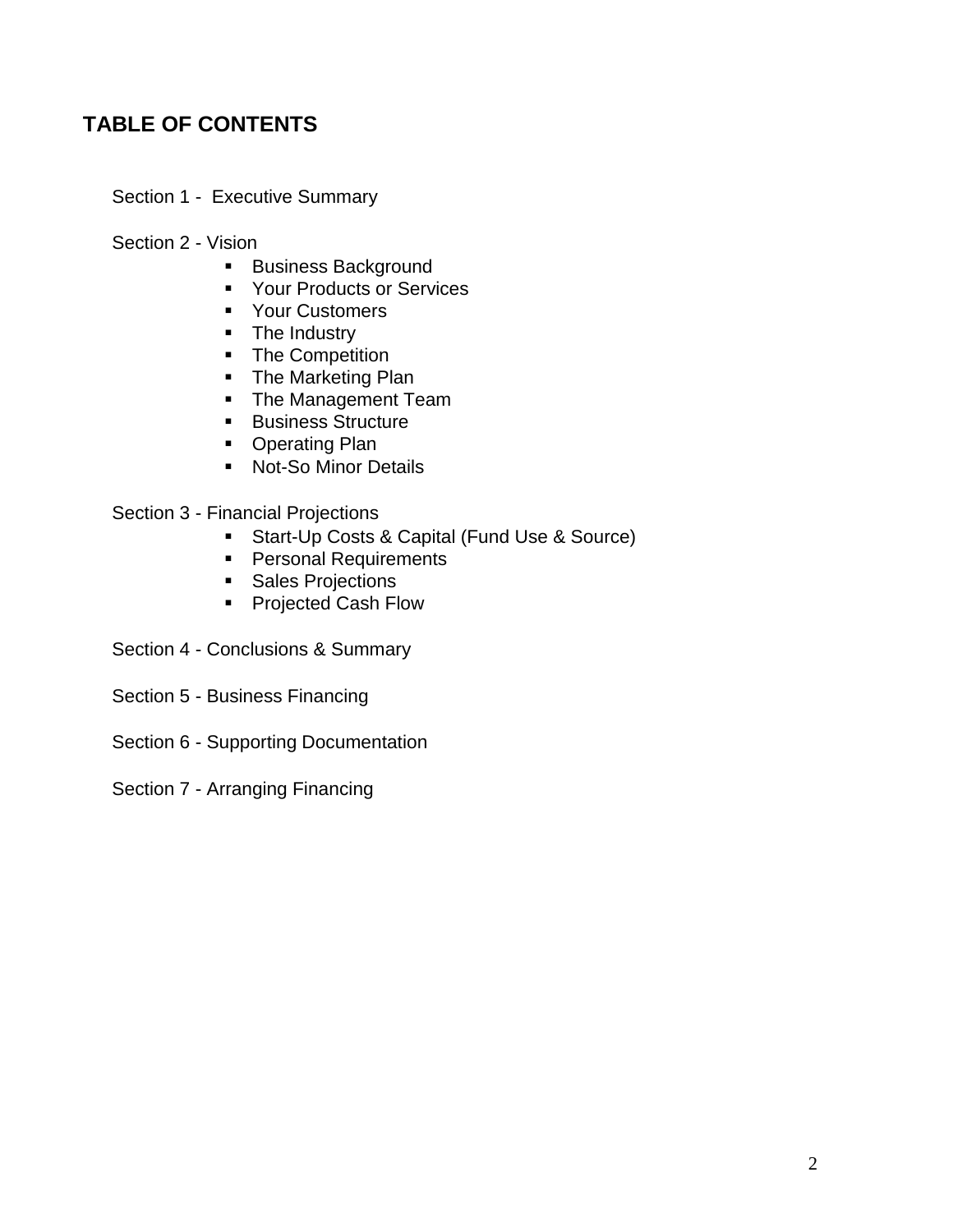# **SECTION 1 - EXECUTIVE SUMMARY**

Although this is the first page of the Business Plan it is the last page to be completed. It should not exceed 2 pages. It should include: a paragraph that describes your business or business idea; the highlights of the business plan, including a short summary of the financial projections; and a summary of how it is to be financed.

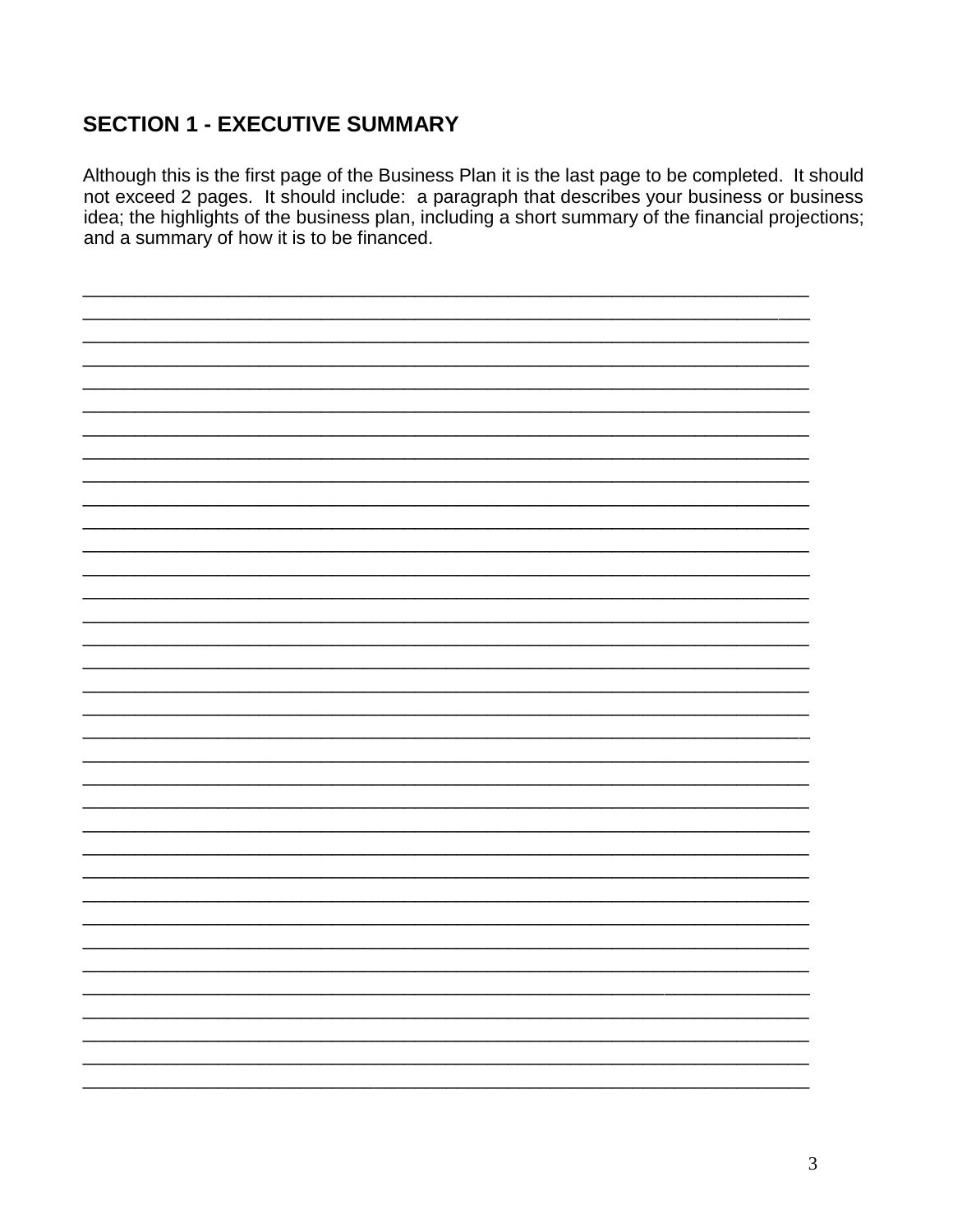# **SECTION 2 - YOUR VISION**

This section is a description of your business. It covers areas such as the products you are selling your customers, how you will make your customers want to buy from you, who your competition is, etc. This is where you explain your plans for today, and areas of expansion for tomorrow.

#### **BUSINESS BACKGROUND**

Please explain where the idea for this business came from, and why you have decided to pursue it. If this is an existing business, write a short history of your business.

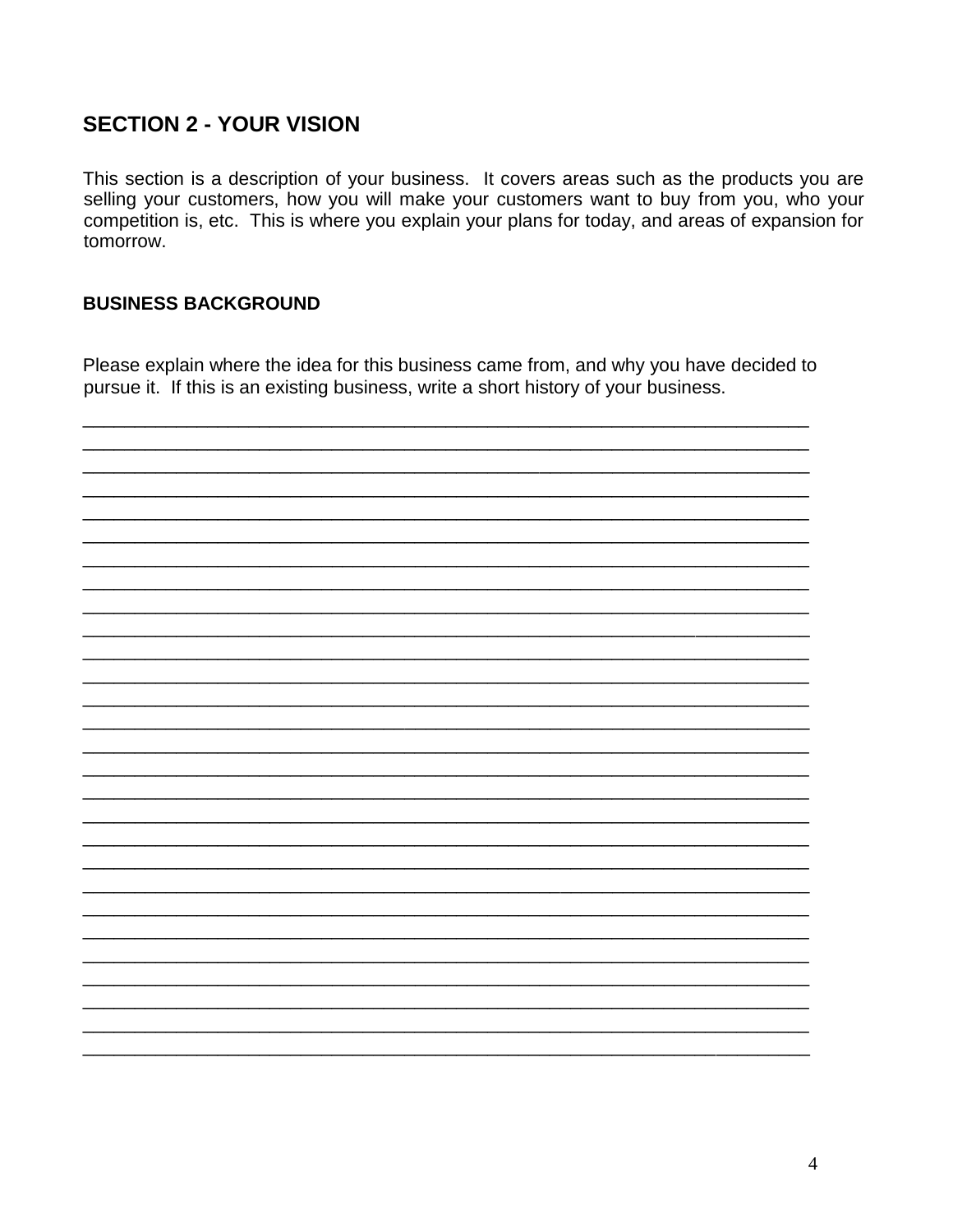# **PRODUCTS AND/OR SERVICES**

A product or service is a good you will sell or a service you will provide. Your business may focus on one type of product or service, or it may offer several different kinds. It is crucial that you have a clear understanding of the different kinds of products you offer (or plan to offer) because this will help you identify who your customers are.

Concentrate on major types of product rather than listing every single item. Consider these examples:

- A retail jewelry store might have four areas (fine gold jewelry, fashion jewelry, giftware and china/crystal/silverware), or it may focus on one or two of those areas.
- A carpenter offering a full range of services may have two areas; major jobs (house construction, sun decks, trusses) and basic home renovation/maintenance.
- A restaurant may also offer catering services to hotels and cater private functions (home & office parties, special events, etc.) - three areas in total.

One reason for listing each of these separately is that each group may have different types of customers with different needs. You may want to promote each area of your business in a different way from the others, since the advertising that reaches one market may not reach others. These groups may also have different mark-ups or gross profit margins associated with them. Listing them separately aids in determining how much inventory will be purchased in the Cash Flow Projection. Different products or services may also have different sales cycles (ie: you may sell more of one product during the summer, and more of another product during the winter). By grouping them separately it makes it easier to project expected sales.

Be sure to provide a brief description of your products or services that will help the reader of your plan better understand your business. Describe what they will or will not do. List all features and benefits for you products, and make special note of any feature that differentiate your products or services from those of the competition.

Include any exhibits such as drawings or photographs of the product to be manufactured, or a description of the services to be offered.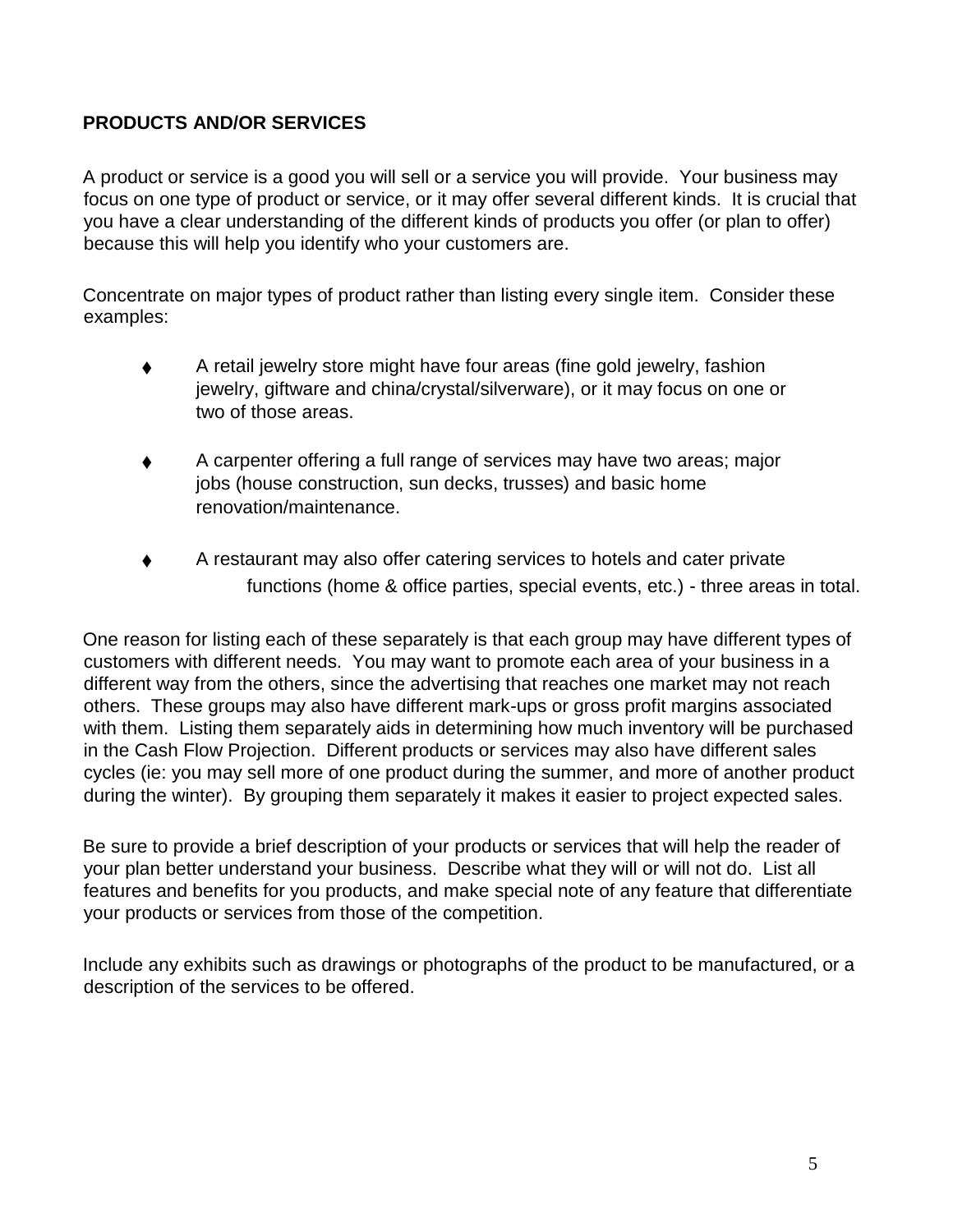# YOUR PRODUCTS AND/OR SERVICES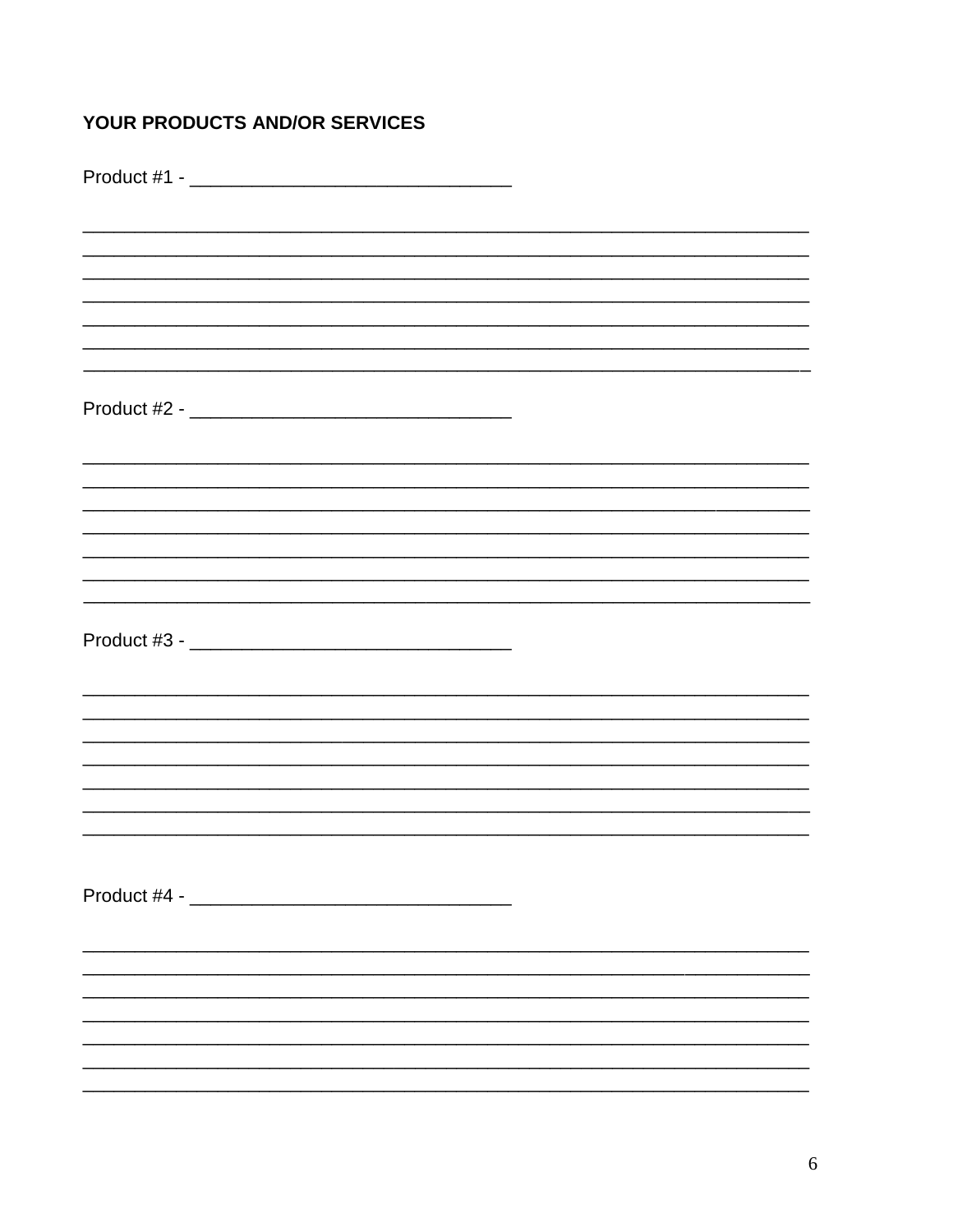## **YOUR MARKET**

#### **Your Market Area**

Where do your customers live? Are you appealing to people in your community? Focus on your main market areas.

\_\_\_\_\_\_\_\_\_\_\_\_\_\_\_\_\_\_\_\_\_\_\_\_\_\_\_\_\_\_\_\_\_\_\_\_\_\_\_\_\_\_\_\_\_\_\_\_\_\_\_\_\_\_\_\_\_\_\_\_\_\_\_\_\_\_\_\_\_\_ \_\_\_\_\_\_\_\_\_\_\_\_\_\_\_\_\_\_\_\_\_\_\_\_\_\_\_\_\_\_\_\_\_\_\_\_\_\_\_\_\_\_\_\_\_\_\_\_\_\_\_\_\_\_\_\_\_\_\_\_\_\_\_\_\_\_\_\_\_\_ \_\_\_\_\_\_\_\_\_\_\_\_\_\_\_\_\_\_\_\_\_\_\_\_\_\_\_\_\_\_\_\_\_\_\_\_\_\_\_\_\_\_\_\_\_\_\_\_\_\_\_\_\_\_\_\_\_\_\_\_\_\_\_\_\_\_\_\_\_\_ \_\_\_\_\_\_\_\_\_\_\_\_\_\_\_\_\_\_\_\_\_\_\_\_\_\_\_\_\_\_\_\_\_\_\_\_\_\_\_\_\_\_\_\_\_\_\_\_\_\_\_\_\_\_\_\_\_\_\_\_\_\_\_\_\_\_\_\_\_\_

#### **Your Customers**

Who is buying (or will buy) your products and services and why?Who are your customers? (In the case of consumer goods what is their age range, average income, marital status, average family size, average expenditure, leisure activities, education, etc.) What do they want? How many customers are there in your target market? Why do they buy your type of product - what needs does it fulfill? How do they shop for your product or service? How do they perceive your business and its products and services? How do they perceive your key competitors, and their products and services? How sensitive are they to pricing differences?

The better you can describe your customers the better you will be able to plan how you are going to sell, produce and advertise your product or service.

\_\_\_\_\_\_\_\_\_\_\_\_\_\_\_\_\_\_\_\_\_\_\_\_\_\_\_\_\_\_\_\_\_\_\_\_\_\_\_\_\_\_\_\_\_\_\_\_\_\_\_\_\_\_\_\_\_\_\_\_\_\_\_\_\_\_\_\_\_\_ \_\_\_\_\_\_\_\_\_\_\_\_\_\_\_\_\_\_\_\_\_\_\_\_\_\_\_\_\_\_\_\_\_\_\_\_\_\_\_\_\_\_\_\_\_\_\_\_\_\_\_\_\_\_\_\_\_\_\_\_\_\_\_\_\_\_\_\_\_\_ \_\_\_\_\_\_\_\_\_\_\_\_\_\_\_\_\_\_\_\_\_\_\_\_\_\_\_\_\_\_\_\_\_\_\_\_\_\_\_\_\_\_\_\_\_\_\_\_\_\_\_\_\_\_\_\_\_\_\_\_\_\_\_\_\_\_\_\_\_\_ \_\_\_\_\_\_\_\_\_\_\_\_\_\_\_\_\_\_\_\_\_\_\_\_\_\_\_\_\_\_\_\_\_\_\_\_\_\_\_\_\_\_\_\_\_\_\_\_\_\_\_\_\_\_\_\_\_\_\_\_\_\_\_\_\_\_\_\_\_\_ \_\_\_\_\_\_\_\_\_\_\_\_\_\_\_\_\_\_\_\_\_\_\_\_\_\_\_\_\_\_\_\_\_\_\_\_\_\_\_\_\_\_\_\_\_\_\_\_\_\_\_\_\_\_\_\_\_\_\_\_\_\_\_\_\_\_\_\_\_\_ \_\_\_\_\_\_\_\_\_\_\_\_\_\_\_\_\_\_\_\_\_\_\_\_\_\_\_\_\_\_\_\_\_\_\_\_\_\_\_\_\_\_\_\_\_\_\_\_\_\_\_\_\_\_\_\_\_\_\_\_\_\_\_\_\_\_\_\_\_\_

\_\_\_\_\_\_\_\_\_\_\_\_\_\_\_\_\_\_\_\_\_\_\_\_\_\_\_\_\_\_\_\_\_\_\_\_\_\_\_\_\_\_\_\_\_\_\_\_\_\_\_\_\_\_\_\_\_\_\_\_\_\_\_\_\_\_\_\_\_\_ \_\_\_\_\_\_\_\_\_\_\_\_\_\_\_\_\_\_\_\_\_\_\_\_\_\_\_\_\_\_\_\_\_\_\_\_\_\_\_\_\_\_\_\_\_\_\_\_\_\_\_\_\_\_\_\_\_\_\_\_\_\_\_\_\_\_\_\_\_\_ \_\_\_\_\_\_\_\_\_\_\_\_\_\_\_\_\_\_\_\_\_\_\_\_\_\_\_\_\_\_\_\_\_\_\_\_\_\_\_\_\_\_\_\_\_\_\_\_\_\_\_\_\_\_\_\_\_\_\_\_\_\_\_\_\_\_\_\_\_\_ \_\_\_\_\_\_\_\_\_\_\_\_\_\_\_\_\_\_\_\_\_\_\_\_\_\_\_\_\_\_\_\_\_\_\_\_\_\_\_\_\_\_\_\_\_\_\_\_\_\_\_\_\_\_\_\_\_\_\_\_\_\_\_\_\_\_\_\_\_\_

Your Customers - Product 1

Your Customers - Product 2

\_\_\_\_\_\_\_\_\_\_\_\_\_\_\_\_\_\_\_\_\_\_\_\_\_\_\_\_\_\_\_\_\_\_\_\_\_\_\_\_\_\_\_\_\_\_\_\_\_\_\_\_\_\_\_\_\_\_\_\_\_\_\_\_\_\_\_\_\_\_ Your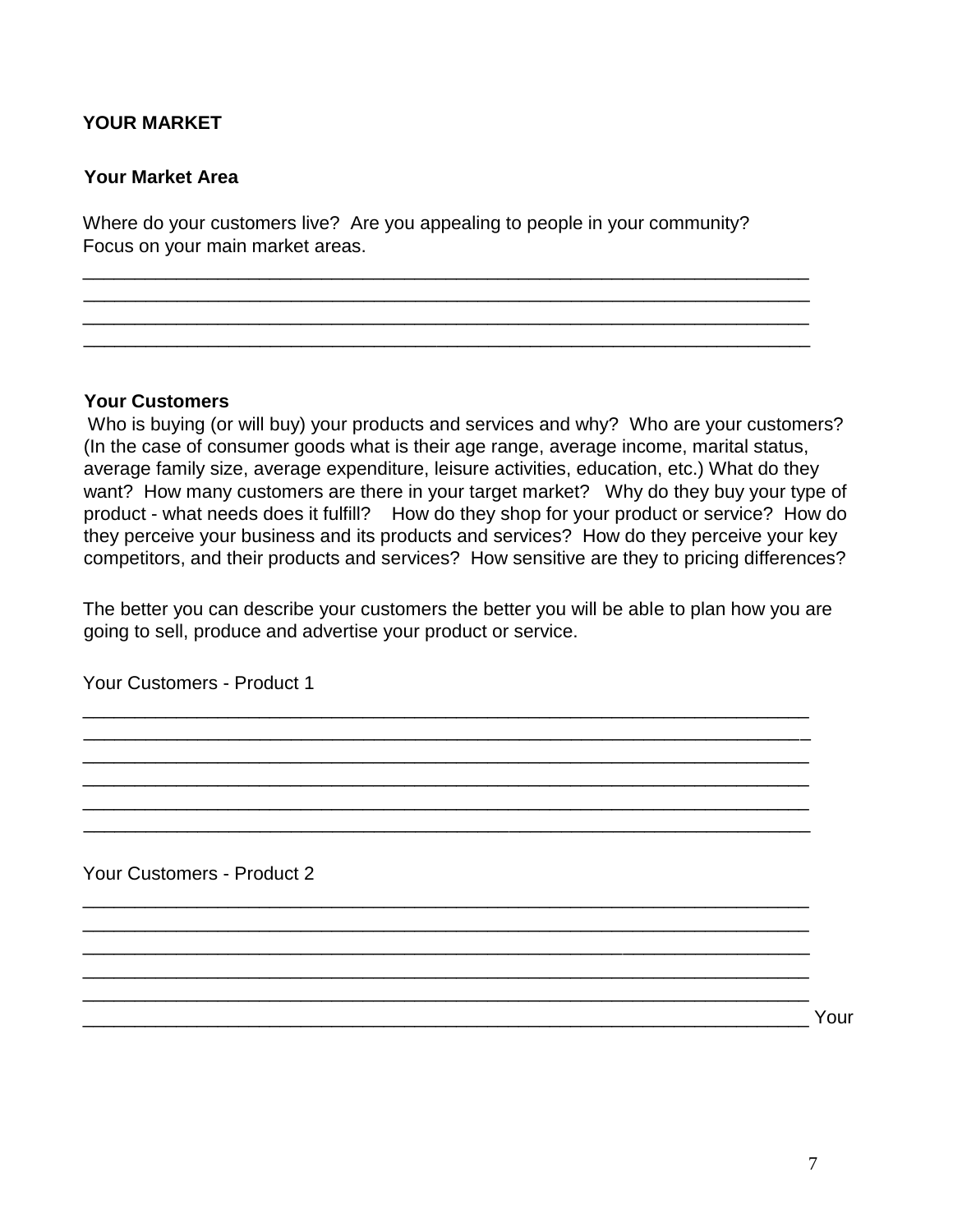Your Customers - Product 4

## **THE INDUSTRY**

Are there any economic, social, technological or regulatory trends in the industry? Is your market growing, shrinking, or stable? Do you expect any major changes in the demand for your types of products in the near future (within five years)? Focus on the overall demand for your types of products, not the demand for your business. Note that a shrinking market is not necessarily a bad thing, but it does affect how you sell your product or service. It will also affect your long-term strategies relating to your business.

8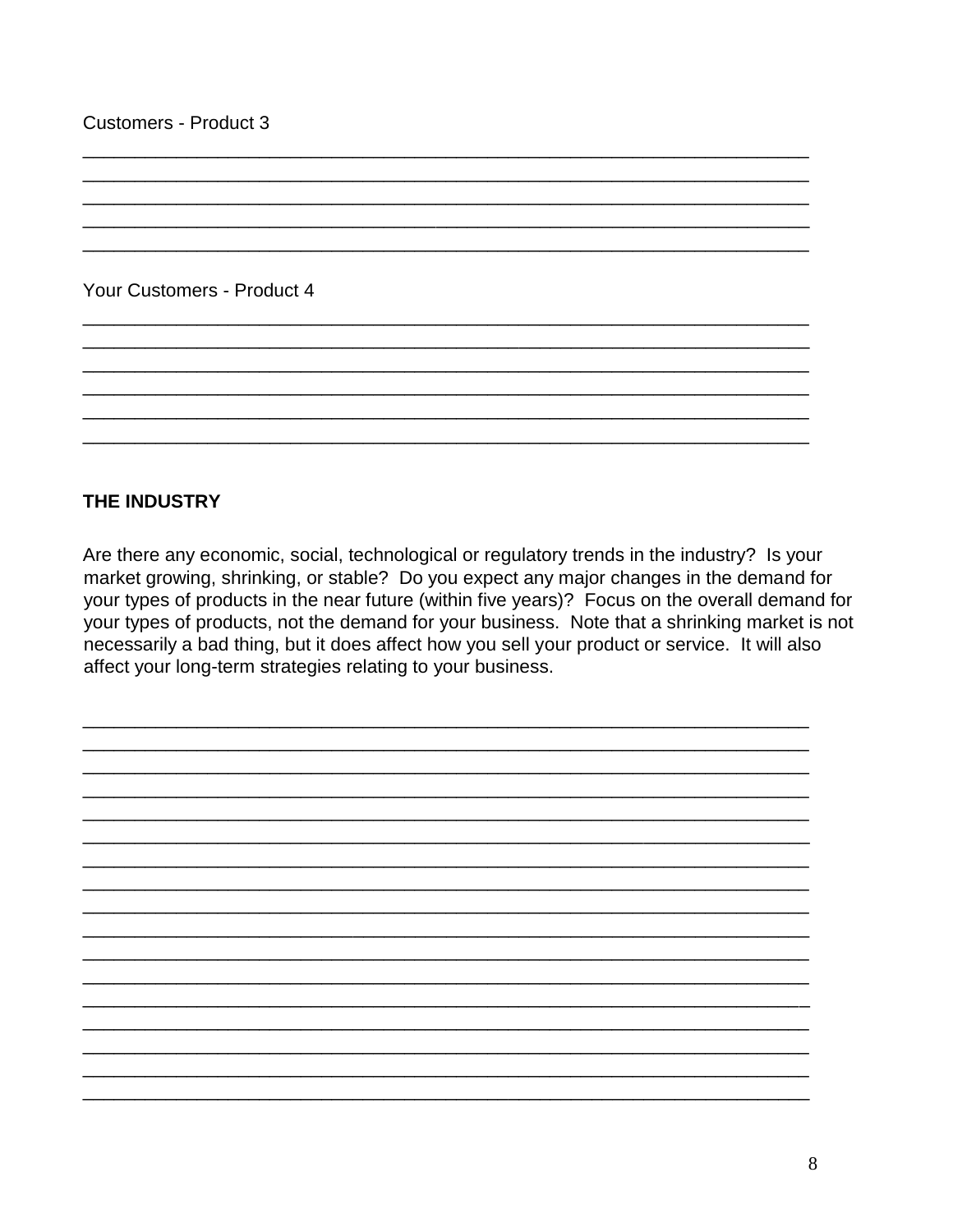## **THE COMPETITION**

One of the main keys to your success will be in establishing a market niche for your business. To do this, you must understand who your competitors are, where their strengths are, and more importantly, where they are weak. Disposable income is limited, and many businesses are competing for it! There is only a limited amount of "spending money", and many different ways of spending it. Every product has competition of some kind and it is important to know who your competitors are.

When looking at your competition, include direct competitors and substitutes. Substitutes are products that are different from yours, but can compete for your market. For example, an ethnic restaurant may have no direct competition in the community, but would still compete with other firms that cater to the limited "dine-out" market. Pay careful attention to your competitors' market "niche". Are they appealing to certain types of customers? Are they focusing on certain features of their products? Why do people buy from them? This information can give you many ideas how to set your company apart from the crowd, and create your own niche.

In listing your competitors you may wish to group similar competitors together if you have a large number of competitors. For instance, if you are starting a restaurant you may wish use categories such as drive-through restaurants, family restaurants, and dining lounges.

Identify the strengths and weaknesses of your competition and its products with respect to factors such as location, price points, advertising, staff quality and service. Estimate their percentage of market share.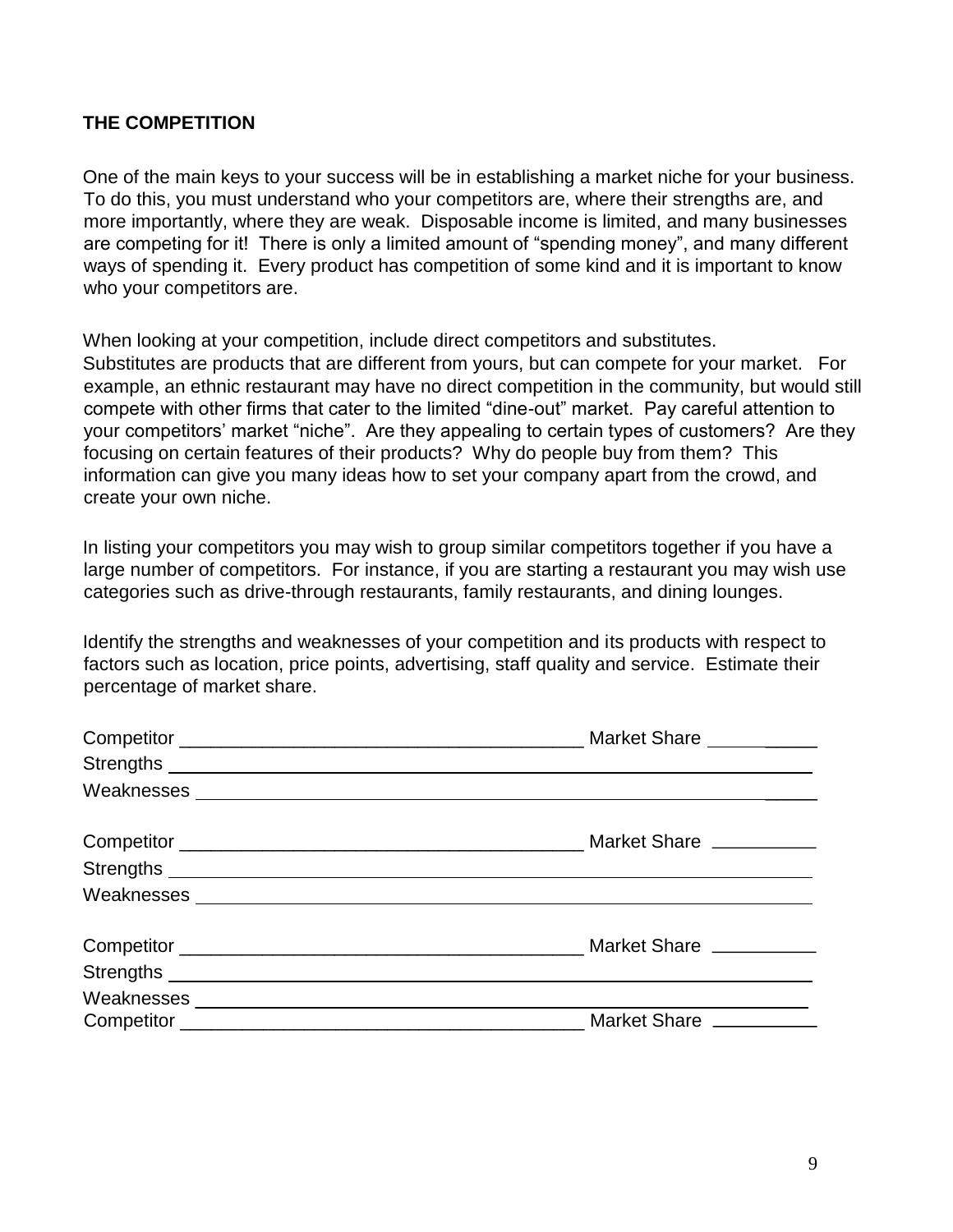| <b>Strengths</b> |                          |
|------------------|--------------------------|
|                  |                          |
|                  | Market Share ___________ |
| <b>Strengths</b> |                          |
| Weaknesses       |                          |

What are the strengths of your business and your products, compared with your competitors?

What are the weaknesses of your business and your products, compared with your competitors?

How will you overcome the weaknesses of your business and your products? What are your plans to improve your weak areas? This is a crucial area, and one that should be looked at very closely. It may be linked to your marketing plan, it may involve changes in your product or service, or it may involve changes to how you are operating your business?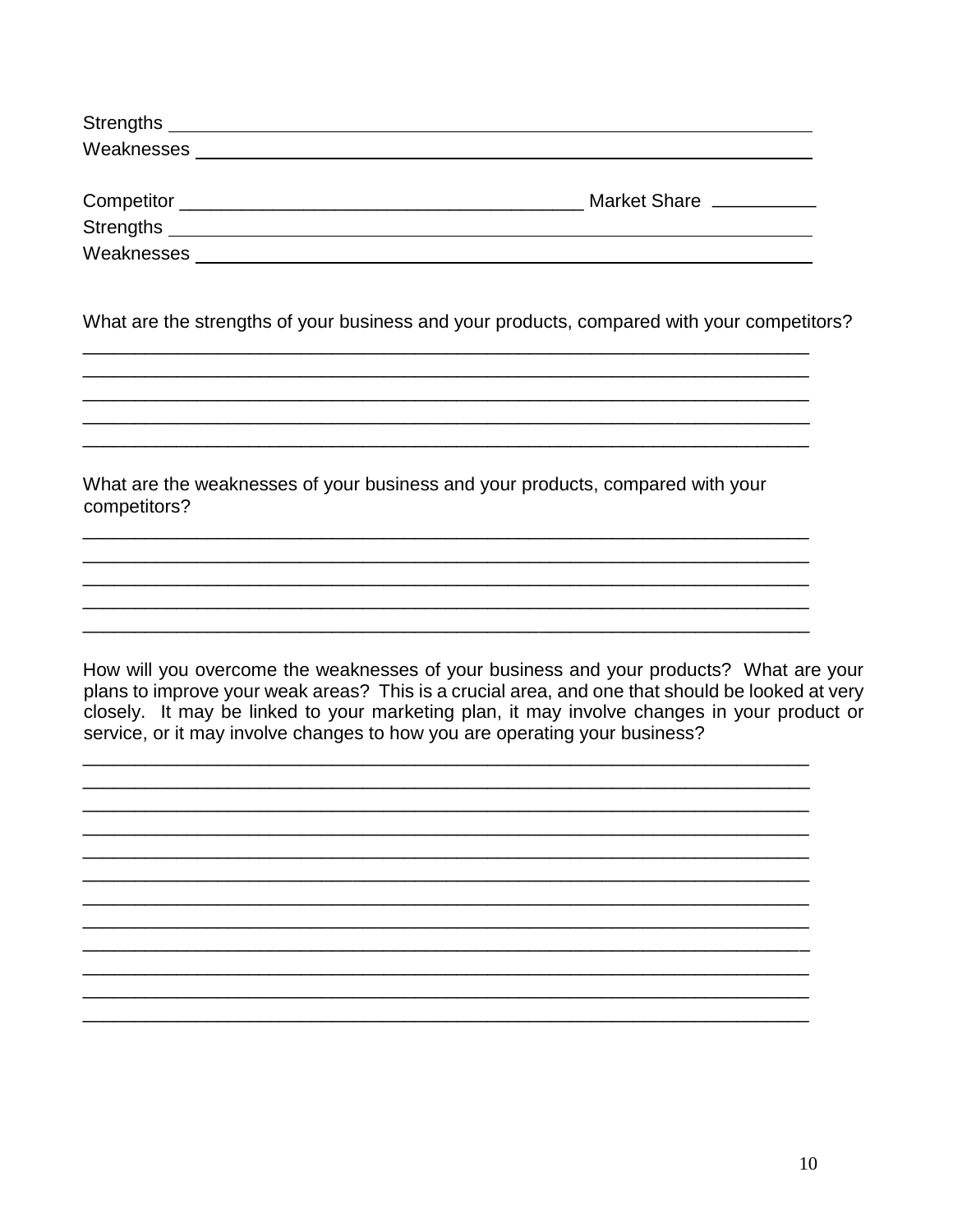## **THE MARKETING PLAN**

How will you tell your customers about your products and convince them to buy from you? Marketing is more than just advertising. It also includes pricing strategies, and how your product or service will be distributed to the ultimate consumer.

### **Promotion Strategy**

"The manufacturer who waits for the world to beat a path to his door is a great optimist. But the manufacturer who shows this mousetrap to the world keeps the smoke coming out of his chimney." – O.B. Winters

Your promotion strategy is where you promote your products and your firm, trying to create a perception of value among your customers. This could include areas such as customer service, discounts, special sales, charities/causes your business may support, and advertising.

Keep in mind the timing of your promotions. (An advertising and promotion checklist follows the next page.) What are the messages you will be sending to your customers? What are you trying to accomplish? Are you creating awareness of your business, are you trying to create an image for your product or service, or are you trying to create sales? What are the costs? Include the strategies you will use (selling methods, the advertising planned, discounts, coupons, etc.)? Include any print advertisements and flyers that are already made up in an appendix

\_\_\_\_\_\_\_\_\_\_\_\_\_\_\_\_\_\_\_\_\_\_\_\_\_\_\_\_\_\_\_\_\_\_\_\_\_\_\_\_\_\_\_\_\_\_\_\_\_\_\_\_\_\_\_\_\_\_\_\_\_\_\_\_\_\_\_\_\_\_ \_\_\_\_\_\_\_\_\_\_\_\_\_\_\_\_\_\_\_\_\_\_\_\_\_\_\_\_\_\_\_\_\_\_\_\_\_\_\_\_\_\_\_\_\_\_\_\_\_\_\_\_\_\_\_\_\_\_\_\_\_\_\_\_\_\_\_\_\_\_ \_\_\_\_\_\_\_\_\_\_\_\_\_\_\_\_\_\_\_\_\_\_\_\_\_\_\_\_\_\_\_\_\_\_\_\_\_\_\_\_\_\_\_\_\_\_\_\_\_\_\_\_\_\_\_\_\_\_\_\_\_\_\_\_\_\_\_\_\_\_ \_\_\_\_\_\_\_\_\_\_\_\_\_\_\_\_\_\_\_\_\_\_\_\_\_\_\_\_\_\_\_\_\_\_\_\_\_\_\_\_\_\_\_\_\_\_\_\_\_\_\_\_\_\_\_\_\_\_\_\_\_\_\_\_\_\_\_\_\_\_ \_\_\_\_\_\_\_\_\_\_\_\_\_\_\_\_\_\_\_\_\_\_\_\_\_\_\_\_\_\_\_\_\_\_\_\_\_\_\_\_\_\_\_\_\_\_\_\_\_\_\_\_\_\_\_\_\_\_\_\_\_\_\_\_\_\_\_\_\_\_ \_\_\_\_\_\_\_\_\_\_\_\_\_\_\_\_\_\_\_\_\_\_\_\_\_\_\_\_\_\_\_\_\_\_\_\_\_\_\_\_\_\_\_\_\_\_\_\_\_\_\_\_\_\_\_\_\_\_\_\_\_\_\_\_\_\_\_\_\_\_ \_\_\_\_\_\_\_\_\_\_\_\_\_\_\_\_\_\_\_\_\_\_\_\_\_\_\_\_\_\_\_\_\_\_\_\_\_\_\_\_\_\_\_\_\_\_\_\_\_\_\_\_\_\_\_\_\_\_\_\_\_\_\_\_\_\_\_\_\_\_ \_\_\_\_\_\_\_\_\_\_\_\_\_\_\_\_\_\_\_\_\_\_\_\_\_\_\_\_\_\_\_\_\_\_\_\_\_\_\_\_\_\_\_\_\_\_\_\_\_\_\_\_\_\_\_\_\_\_\_\_\_\_\_\_\_\_\_\_\_\_ \_\_\_\_\_\_\_\_\_\_\_\_\_\_\_\_\_\_\_\_\_\_\_\_\_\_\_\_\_\_\_\_\_\_\_\_\_\_\_\_\_\_\_\_\_\_\_\_\_\_\_\_\_\_\_\_\_\_\_\_\_\_\_\_\_\_\_\_\_\_ \_\_\_\_\_\_\_\_\_\_\_\_\_\_\_\_\_\_\_\_\_\_\_\_\_\_\_\_\_\_\_\_\_\_\_\_\_\_\_\_\_\_\_\_\_\_\_\_\_\_\_\_\_\_\_\_\_\_\_\_\_\_\_\_\_\_\_\_\_\_ \_\_\_\_\_\_\_\_\_\_\_\_\_\_\_\_\_\_\_\_\_\_\_\_\_\_\_\_\_\_\_\_\_\_\_\_\_\_\_\_\_\_\_\_\_\_\_\_\_\_\_\_\_\_\_\_\_\_\_\_\_\_\_\_\_\_\_\_\_\_ \_\_\_\_\_\_\_\_\_\_\_\_\_\_\_\_\_\_\_\_\_\_\_\_\_\_\_\_\_\_\_\_\_\_\_\_\_\_\_\_\_\_\_\_\_\_\_\_\_\_\_\_\_\_\_\_\_\_\_\_\_\_\_\_\_\_\_\_\_\_ \_\_\_\_\_\_\_\_\_\_\_\_\_\_\_\_\_\_\_\_\_\_\_\_\_\_\_\_\_\_\_\_\_\_\_\_\_\_\_\_\_\_\_\_\_\_\_\_\_\_\_\_\_\_\_\_\_\_\_\_\_\_\_\_\_\_\_\_\_\_ \_\_\_\_\_\_\_\_\_\_\_\_\_\_\_\_\_\_\_\_\_\_\_\_\_\_\_\_\_\_\_\_\_\_\_\_\_\_\_\_\_\_\_\_\_\_\_\_\_\_\_\_\_\_\_\_\_\_\_\_\_\_\_\_\_\_\_\_\_\_ \_\_\_\_\_\_\_\_\_\_\_\_\_\_\_\_\_\_\_\_\_\_\_\_\_\_\_\_\_\_\_\_\_\_\_\_\_\_\_\_\_\_\_\_\_\_\_\_\_\_\_\_\_\_\_\_\_\_\_\_\_\_\_\_\_\_\_\_\_\_ \_\_\_\_\_\_\_\_\_\_\_\_\_\_\_\_\_\_\_\_\_\_\_\_\_\_\_\_\_\_\_\_\_\_\_\_\_\_\_\_\_\_\_\_\_\_\_\_\_\_\_\_\_\_\_\_\_\_\_\_\_\_\_\_\_\_\_\_\_\_ \_\_\_\_\_\_\_\_\_\_\_\_\_\_\_\_\_\_\_\_\_\_\_\_\_\_\_\_\_\_\_\_\_\_\_\_\_\_\_\_\_\_\_\_\_\_\_\_\_\_\_\_\_\_\_\_\_\_\_\_\_\_\_\_\_\_\_\_\_\_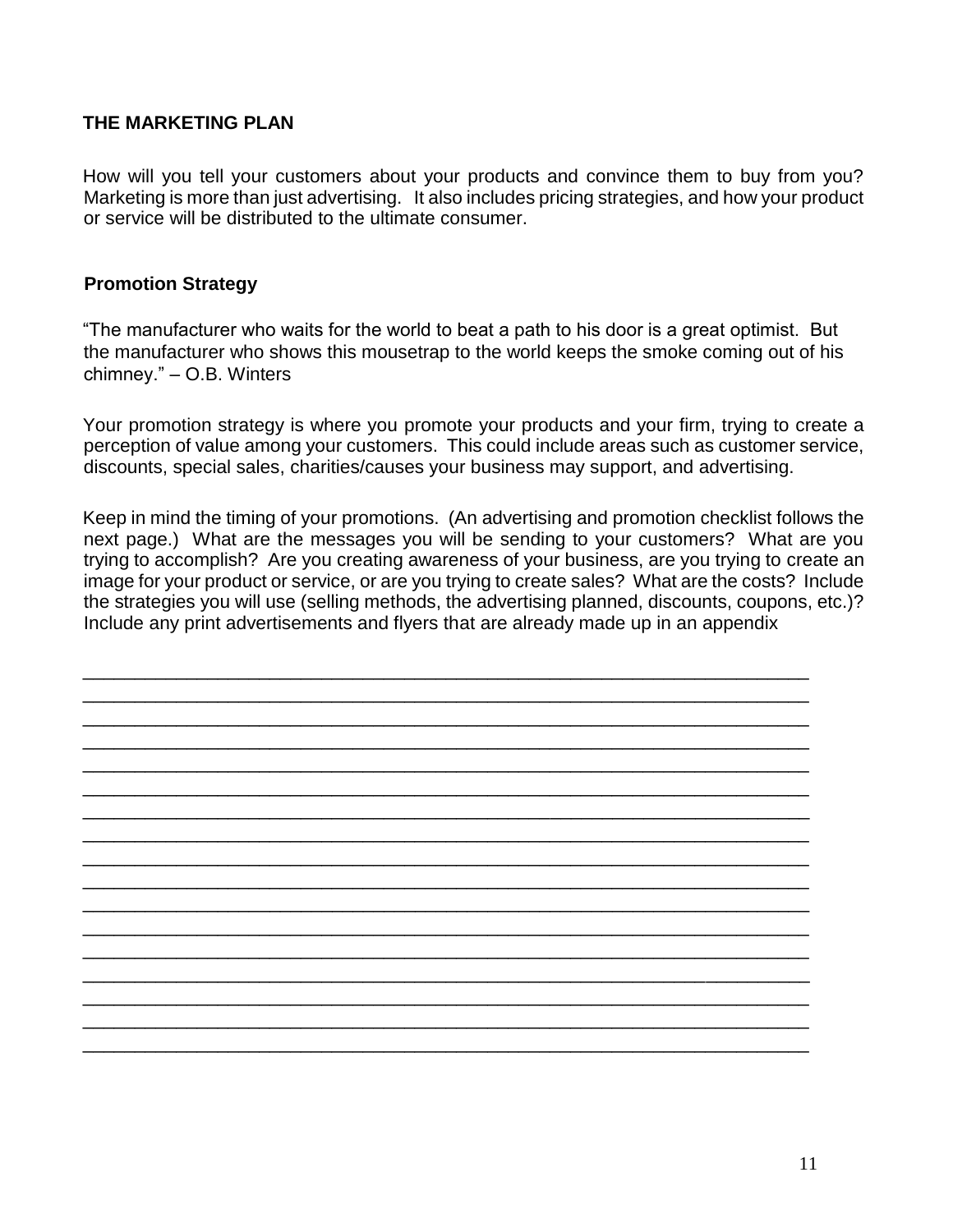# **Advertising & Promotion Checklist**

This list is designed to help you keep track of the costs and timing of your advertising and promotional activities. This list is not all inclusive.

| <b>Type</b>                                                                                                                                                                                                                         | <u>Month</u> | Cost |
|-------------------------------------------------------------------------------------------------------------------------------------------------------------------------------------------------------------------------------------|--------------|------|
| Radio                                                                                                                                                                                                                               |              |      |
|                                                                                                                                                                                                                                     |              |      |
| Newspaper Newspaper                                                                                                                                                                                                                 |              |      |
| Magazine <b>Magazine Magazine Magazine Magazine Magazine Magazine Magazine Magazine Magazine Magazine Magazine Magazine Magazine Magazine Magazine Magazine Magazine Magazine Magazine Mag</b>                                      |              |      |
| Fivers <b>Exercísion Exercísion Exercísion Exercísion</b>                                                                                                                                                                           |              |      |
| Coupon/Pak 2001                                                                                                                                                                                                                     |              |      |
| Yellow Pages <b>Manual</b>                                                                                                                                                                                                          |              |      |
| Promotional Items (i.e. pens, fridge                                                                                                                                                                                                |              |      |
| <b>Business Signage Contract Services</b>                                                                                                                                                                                           |              |      |
| Vehicle Signage                                                                                                                                                                                                                     |              |      |
| Banners <b>Banners Banners Banners Banners Banners Banners Banners Banners Banners Banners Banners Banners Banners Banners Banners Banners Banners Banners Banners Banners Banners Ban</b>                                          |              |      |
| Welcome Wagon                                                                                                                                                                                                                       |              |      |
| <b>Business Cards Cards Cards Cards Cards Cards Cards Cards Cards Cards Cards Cards Cards Cards Cards Cards Cards Cards Cards Cards Cards Cards Cards Cards Cards Cards Card</b>                                                    |              |      |
| <u>Internet</u> and the contract of the contract of the contract of the contract of the contract of the contract of the contract of the contract of the contract of the contract of the contract of the contract of the contract of |              |      |
| <b>Trade Shows</b>                                                                                                                                                                                                                  |              |      |
| Sponsorships                                                                                                                                                                                                                        |              |      |
| <b>Charitable Donations</b>                                                                                                                                                                                                         |              |      |
| Networking - Chamber Membership                                                                                                                                                                                                     |              |      |
|                                                                                                                                                                                                                                     |              |      |
|                                                                                                                                                                                                                                     |              |      |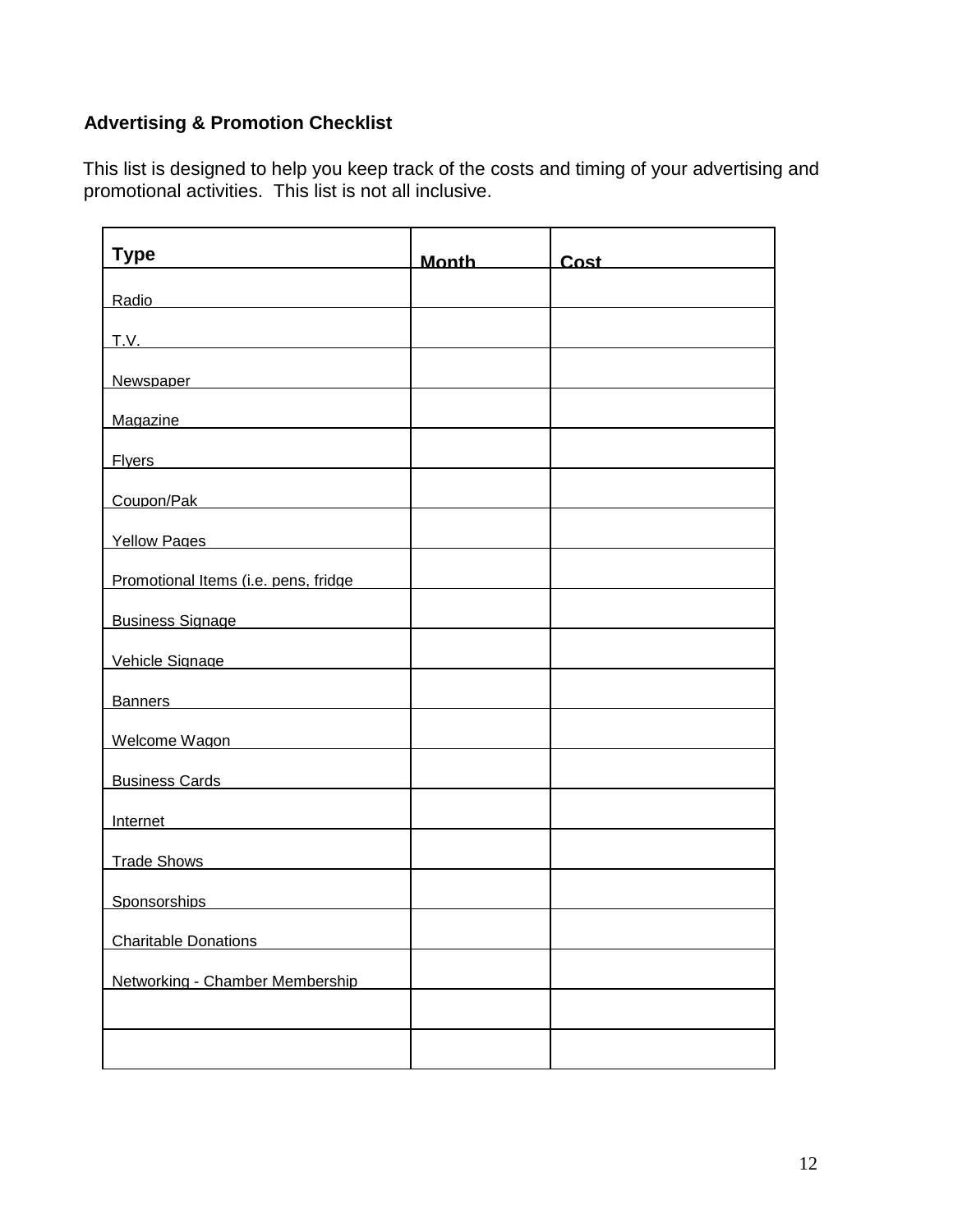# **Price**

How do you determine your prices? How do your prices compare with those of your competitors? How do your customers perceive your prices?

Keep three things in mind:

- ♦ If your products are *more expensive* than your competitors, why will your customers be will to pay extra price?
- ♦ If your products are *cheaper* than your competitors, can that affect the way that customers view the value of your products?
- If your products are *the same price* as your competitors, do you have other plans to set yourself apart from the rest?

\_\_\_\_\_\_\_\_\_\_\_\_\_\_\_\_\_\_\_\_\_\_\_\_\_\_\_\_\_\_\_\_\_\_\_\_\_\_\_\_\_\_\_\_\_\_\_\_\_\_\_\_\_\_\_\_\_\_\_\_\_\_\_\_\_\_\_\_\_\_ \_\_\_\_\_\_\_\_\_\_\_\_\_\_\_\_\_\_\_\_\_\_\_\_\_\_\_\_\_\_\_\_\_\_\_\_\_\_\_\_\_\_\_\_\_\_\_\_\_\_\_\_\_\_\_\_\_\_\_\_\_\_\_\_\_\_\_\_\_\_ \_\_\_\_\_\_\_\_\_\_\_\_\_\_\_\_\_\_\_\_\_\_\_\_\_\_\_\_\_\_\_\_\_\_\_\_\_\_\_\_\_\_\_\_\_\_\_\_\_\_\_\_\_\_\_\_\_\_\_\_\_\_\_\_\_\_\_\_\_\_ \_\_\_\_\_\_\_\_\_\_\_\_\_\_\_\_\_\_\_\_\_\_\_\_\_\_\_\_\_\_\_\_\_\_\_\_\_\_\_\_\_\_\_\_\_\_\_\_\_\_\_\_\_\_\_\_\_\_\_\_\_\_\_\_\_\_\_\_\_\_ \_\_\_\_\_\_\_\_\_\_\_\_\_\_\_\_\_\_\_\_\_\_\_\_\_\_\_\_\_\_\_\_\_\_\_\_\_\_\_\_\_\_\_\_\_\_\_\_\_\_\_\_\_\_\_\_\_\_\_\_\_\_\_\_\_\_\_\_\_\_ \_\_\_\_\_\_\_\_\_\_\_\_\_\_\_\_\_\_\_\_\_\_\_\_\_\_\_\_\_\_\_\_\_\_\_\_\_\_\_\_\_\_\_\_\_\_\_\_\_\_\_\_\_\_\_\_\_\_\_\_\_\_\_\_\_\_\_\_\_\_ \_\_\_\_\_\_\_\_\_\_\_\_\_\_\_\_\_\_\_\_\_\_\_\_\_\_\_\_\_\_\_\_\_\_\_\_\_\_\_\_\_\_\_\_\_\_\_\_\_\_\_\_\_\_\_\_\_\_\_\_\_\_\_\_\_\_\_\_\_\_ \_\_\_\_\_\_\_\_\_\_\_\_\_\_\_\_\_\_\_\_\_\_\_\_\_\_\_\_\_\_\_\_\_\_\_\_\_\_\_\_\_\_\_\_\_\_\_\_\_\_\_\_\_\_\_\_\_\_\_\_\_\_\_\_\_\_\_\_\_\_

**LOCATION AND DISTRIBUTION**

Location can be a vital part of your success. It can be crucial for retail sales and consumer services, along with some business-oriented services. Location is not crucial for all firms - a wide range of firms are run from home. Where location is less critical, how the product or service is delivered or distributed to customers often plays a more important roll. Distribution channels can also play a very important roll if your business is a manufacturer or a wholesaler.

Where will your business be located? Why? How will your products or services be delivered or distributed to the ultimate consumer?

\_\_\_\_\_\_\_\_\_\_\_\_\_\_\_\_\_\_\_\_\_\_\_\_\_\_\_\_\_\_\_\_\_\_\_\_\_\_\_\_\_\_\_\_\_\_\_\_\_\_\_\_\_\_\_\_\_\_\_\_\_\_\_\_\_\_\_\_\_\_ \_\_\_\_\_\_\_\_\_\_\_\_\_\_\_\_\_\_\_\_\_\_\_\_\_\_\_\_\_\_\_\_\_\_\_\_\_\_\_\_\_\_\_\_\_\_\_\_\_\_\_\_\_\_\_\_\_\_\_\_\_\_\_\_\_\_\_\_\_\_ \_\_\_\_\_\_\_\_\_\_\_\_\_\_\_\_\_\_\_\_\_\_\_\_\_\_\_\_\_\_\_\_\_\_\_\_\_\_\_\_\_\_\_\_\_\_\_\_\_\_\_\_\_\_\_\_\_\_\_\_\_\_\_\_\_\_\_\_\_\_ \_\_\_\_\_\_\_\_\_\_\_\_\_\_\_\_\_\_\_\_\_\_\_\_\_\_\_\_\_\_\_\_\_\_\_\_\_\_\_\_\_\_\_\_\_\_\_\_\_\_\_\_\_\_\_\_\_\_\_\_\_\_\_\_\_\_\_\_\_\_ \_\_\_\_\_\_\_\_\_\_\_\_\_\_\_\_\_\_\_\_\_\_\_\_\_\_\_\_\_\_\_\_\_\_\_\_\_\_\_\_\_\_\_\_\_\_\_\_\_\_\_\_\_\_\_\_\_\_\_\_\_\_\_\_\_\_\_\_\_\_ \_\_\_\_\_\_\_\_\_\_\_\_\_\_\_\_\_\_\_\_\_\_\_\_\_\_\_\_\_\_\_\_\_\_\_\_\_\_\_\_\_\_\_\_\_\_\_\_\_\_\_\_\_\_\_\_\_\_\_\_\_\_\_\_\_\_\_\_\_\_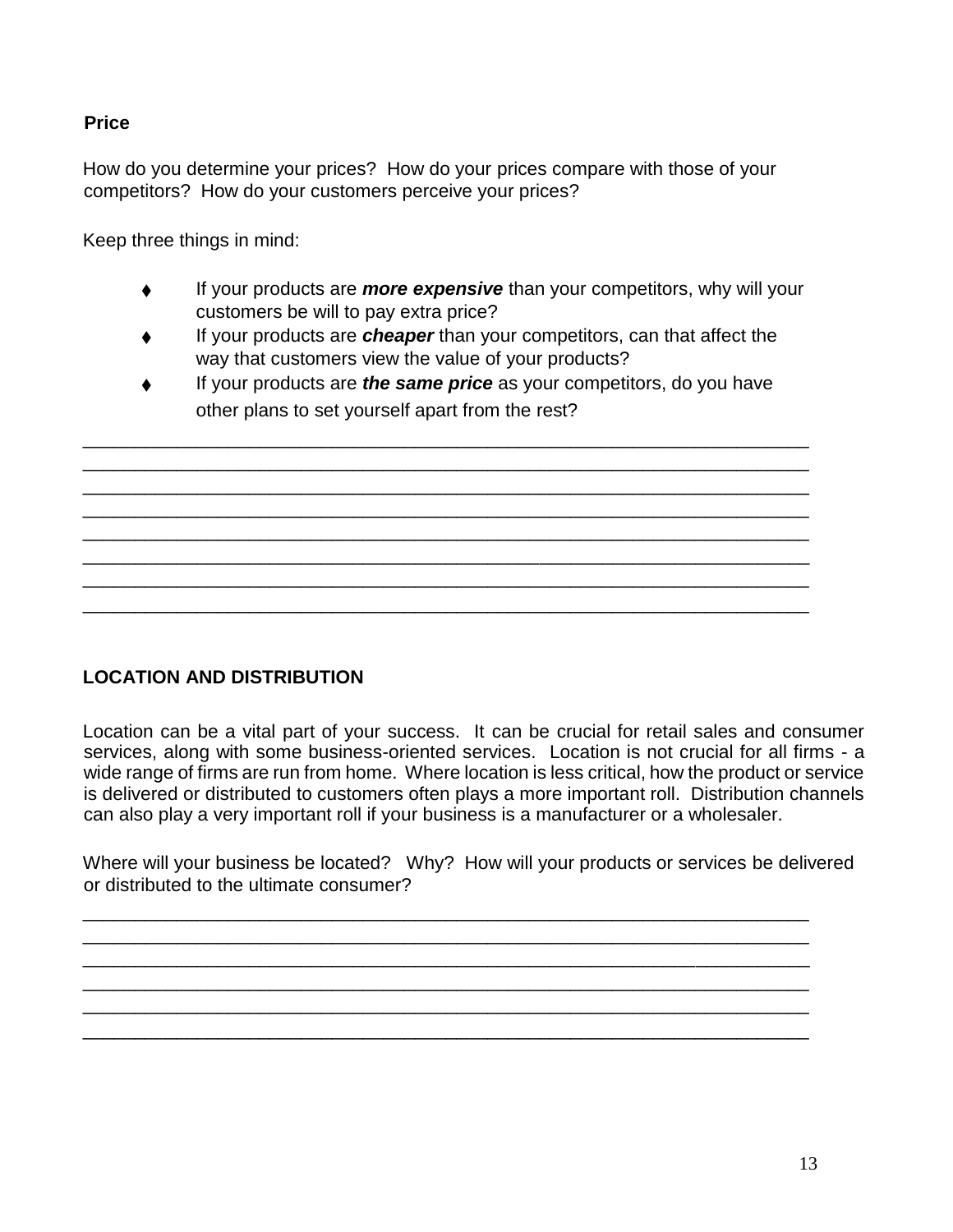## **THE MANAGEMENT TEAM**

Your skills and those of your advisors and key employees will play a vital part in your success or failure. There is far more to running a company than simply providing the goods or service itself. All businesses require skills in organization, sales, customer relations, crisis management, marketing and technical areas. Successful entrepreneurs either have sufficient experience in these areas to be reasonably effective, or have people with those skills who they can draw on.

You will also need to have plans for overcoming your weaknesses. No one is strong in every area. An effective entrepreneur knows where they are weak and has plans for compensating for those weaknesses. You may need to hire staff, take training in some of your weak areas, or arrange with someone to provide those skills (e.g. Bookkeeper, Lawyer, Advertising Rep., etc.)

Outline the roles your management team will play in your business. Discuss their skills and experience in the following areas (remember to include key individuals like your accountant even though they may not be employees or management in the strictest sense):

- **Technical** The ability to provide the service or make the goods. What education, certificates and experience does the individual have in this area. Include copies of any trade certificates in an appendix.
- **Sales** The background in selling products.
- **Promotion** The exposure to using advertising or promoting products.
- **Organization** Experience in managing many details at the same time.
- Administration Experience and education in handling books, tracking cash, etc.

|                                                      | Position <u>________________________</u> |  |  |
|------------------------------------------------------|------------------------------------------|--|--|
|                                                      |                                          |  |  |
| Skills and Experience as they relate to the business |                                          |  |  |
|                                                      |                                          |  |  |
|                                                      |                                          |  |  |
|                                                      |                                          |  |  |
|                                                      |                                          |  |  |
|                                                      |                                          |  |  |
|                                                      |                                          |  |  |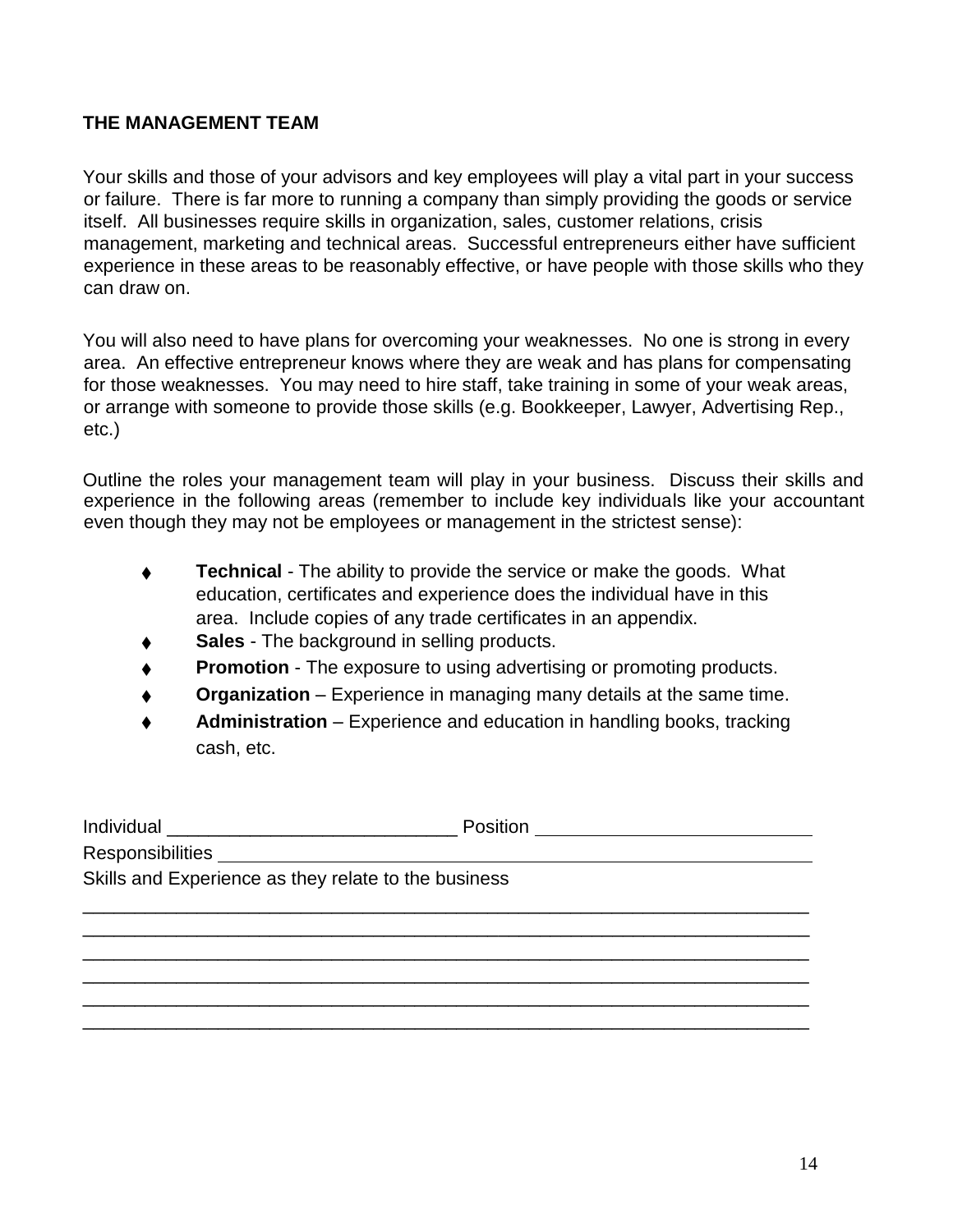| Skills and Experience as they relate to the business |  |
|------------------------------------------------------|--|
|                                                      |  |
|                                                      |  |
|                                                      |  |
|                                                      |  |
|                                                      |  |
|                                                      |  |
|                                                      |  |
| Skills and Experience as they relate to the business |  |
|                                                      |  |
|                                                      |  |
|                                                      |  |
|                                                      |  |
|                                                      |  |
|                                                      |  |
|                                                      |  |
|                                                      |  |
|                                                      |  |
| Skills and Experience as they relate to the business |  |
|                                                      |  |
|                                                      |  |
|                                                      |  |
|                                                      |  |
|                                                      |  |
|                                                      |  |

Are there any skills important to the business not possessed by any of the management team? How is your business going to acquire them? Weaknesses are NOT a sign that you should not consider going into business. Everyone has weaknesses. However, they are an indication that you should make plans to deal with these weak areas - do not ignore them.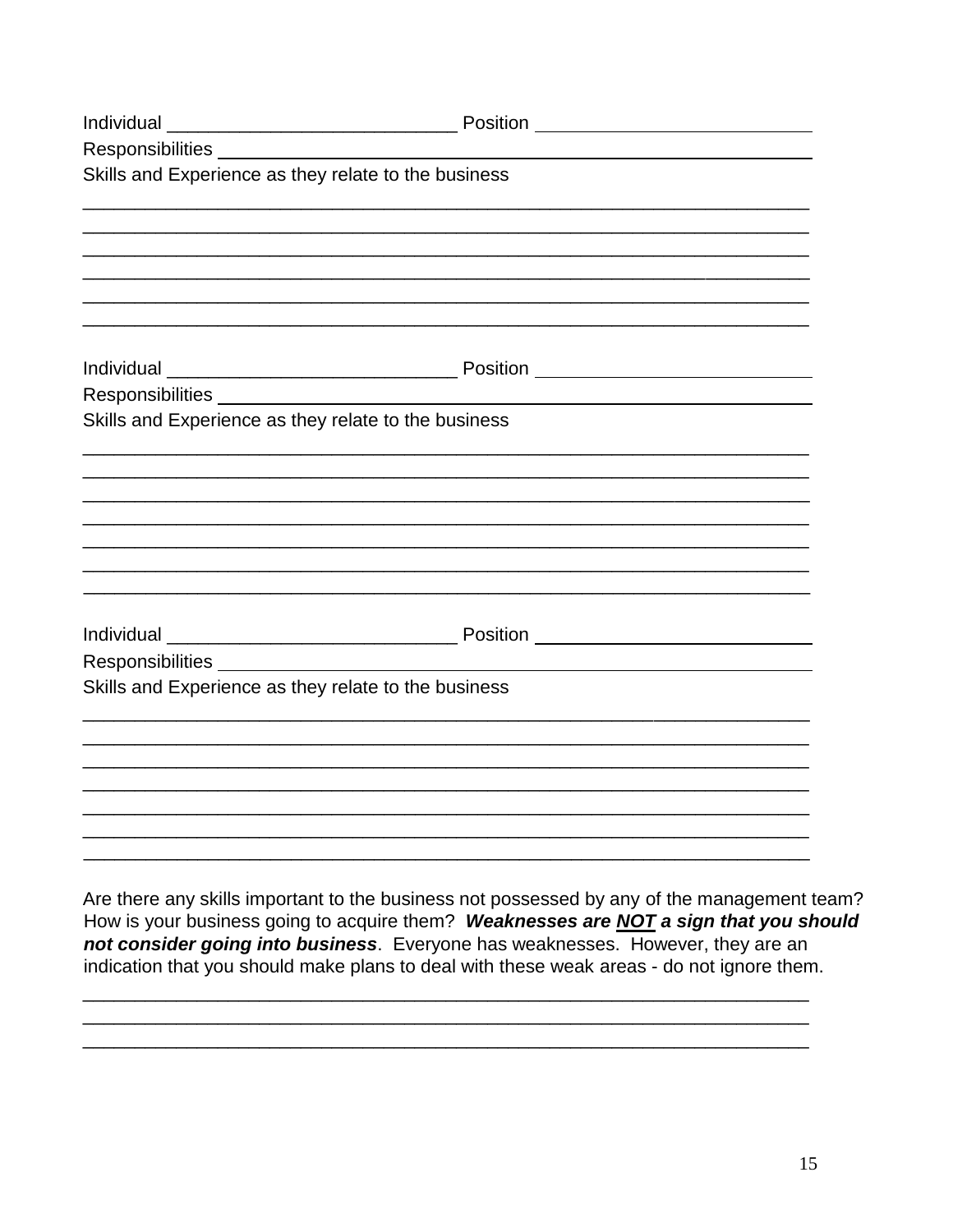## **BUSINESS STRUCTURE**

In this section, you describe your business. Complete this section whether you are planning to start a new business, expand your current business, or purchase an existing business.

#### **Name**

*Address* **(**If you have not committed to a specific location yet, put down the expected site.)

\_\_\_\_\_\_\_\_\_\_\_\_\_\_\_\_\_\_\_\_\_\_\_\_\_\_\_\_\_\_\_\_\_\_\_\_\_\_\_\_\_\_\_\_\_\_\_\_\_\_\_\_\_\_\_\_\_\_\_\_\_\_\_\_\_\_\_\_\_\_ \_\_\_\_\_\_\_\_\_\_\_\_\_\_\_\_\_\_\_\_\_\_\_\_\_\_\_\_\_\_\_\_\_\_\_\_\_\_\_\_\_\_\_\_\_\_\_\_\_\_\_\_\_\_\_\_\_\_\_\_\_\_\_\_\_\_\_\_\_\_ \_\_\_\_\_\_\_\_\_\_\_\_\_\_\_\_\_\_\_\_\_\_\_\_\_\_\_\_\_\_\_\_\_\_\_\_\_\_\_\_\_\_\_\_\_\_\_\_\_\_\_\_\_\_\_\_\_\_\_\_\_\_\_\_\_\_\_\_\_\_

#### **Business Structure**

Is this a:

Proprietorship - a business owned, managed and controlled by one person.

Partnership - a business where two or more people share ownership.

Limited company - a company that is legally separate from its owners.

#### **Status**

Are you starting a brand new business? Taking over of an existing business? Expanding your current business? Refinancing your existing debts?

#### **Type of Business**

Is this a manufacturing business, a retail store, or a service business? A business may cover several of these areas, such as a manufacturer who sells direct to consumers. If this is the case for you, check all that apply. However, only check major areas, not those that make up only a small part of your overall business.

\_\_\_\_\_\_\_\_\_\_\_\_ Manufacturing \_\_\_\_\_\_\_\_\_\_\_\_\_\_\_\_\_ Retail \_\_\_\_\_\_\_\_\_\_\_\_\_\_\_\_\_\_\_\_ Service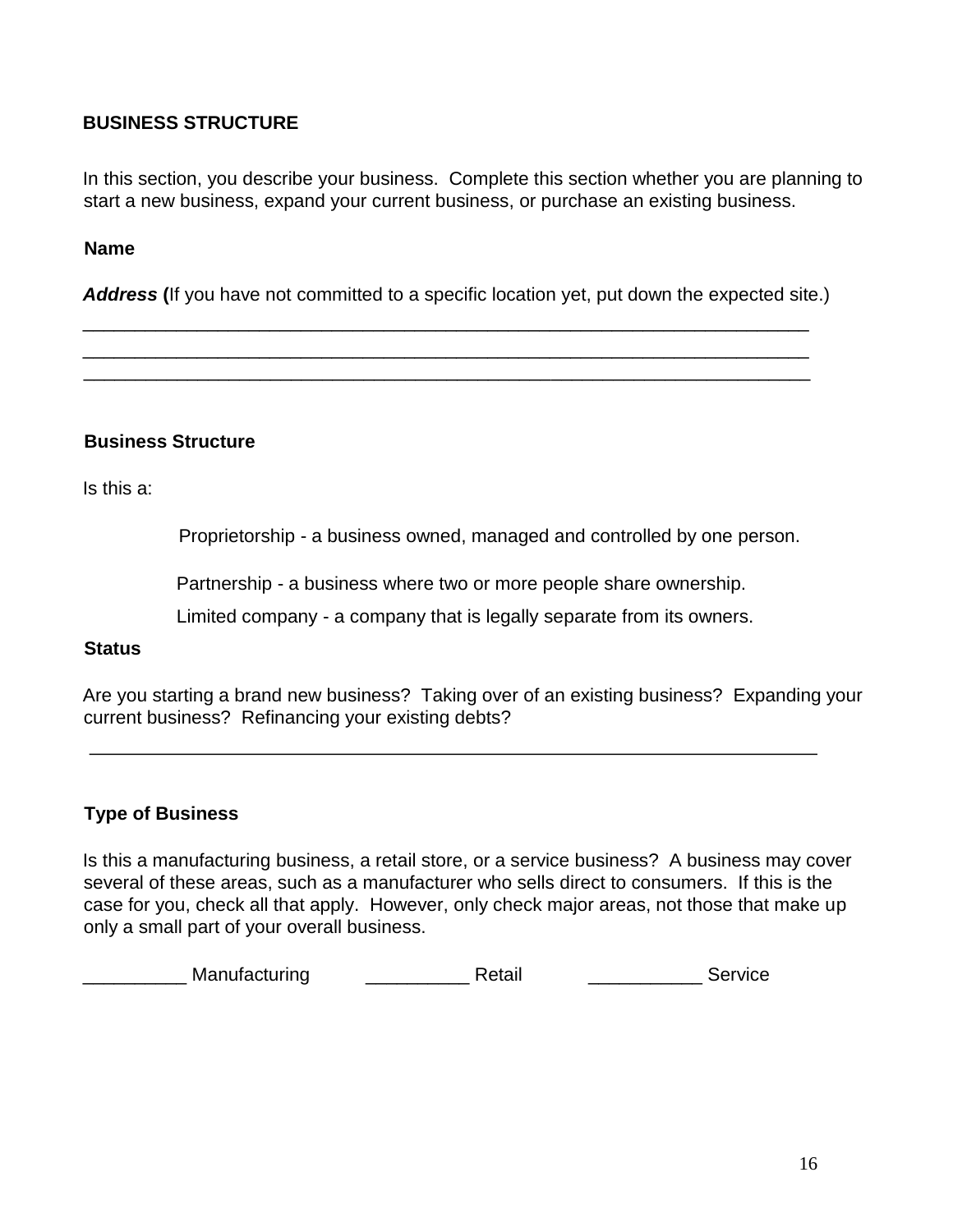## **OPERATING PLAN**

## **Facility and Equipment Required**

What facilities or equipment do you require to make your product or provide your service? Will you be operating out of your home? If not, where will you be located? Will renovations be necessary?

#### **Delivery of Products / Supplies**

Who are your suppliers? Have you made arrangements for ensuring that your supplies arrive when needed? What sort of terms will they give you?

## **Staffing Requirements**

What staff and skills will you have to hire? Will you need staff for sales, management, technical or other functions? Will some of the staff be seasonal?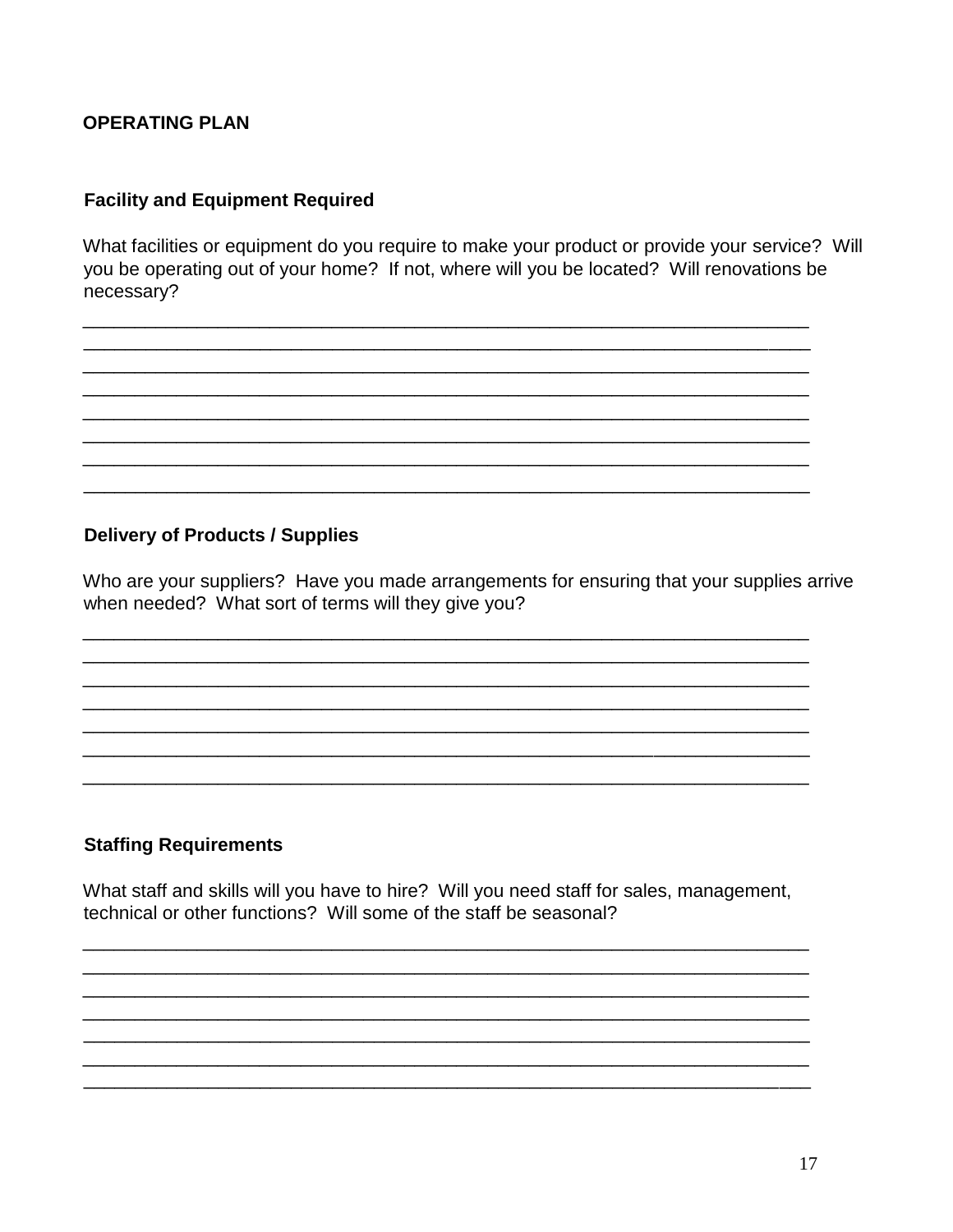# **TECHNOLOGICAL INNOVATIONS IN YOUR FIELD**

Are you in a field where technology is rapidly changing? If so, what are the changes, and how can they affect you? If your products or equipment can become outdated quickly, you need to be aware of this and make plans accordingly.

\_\_\_\_\_\_\_\_\_\_\_\_\_\_\_\_\_\_\_\_\_\_\_\_\_\_\_\_\_\_\_\_\_\_\_\_\_\_\_\_\_\_\_\_\_\_\_\_\_\_\_\_\_\_\_\_\_\_\_\_\_\_\_\_\_\_\_\_\_\_ \_\_\_\_\_\_\_\_\_\_\_\_\_\_\_\_\_\_\_\_\_\_\_\_\_\_\_\_\_\_\_\_\_\_\_\_\_\_\_\_\_\_\_\_\_\_\_\_\_\_\_\_\_\_\_\_\_\_\_\_\_\_\_\_\_\_\_\_\_\_ \_\_\_\_\_\_\_\_\_\_\_\_\_\_\_\_\_\_\_\_\_\_\_\_\_\_\_\_\_\_\_\_\_\_\_\_\_\_\_\_\_\_\_\_\_\_\_\_\_\_\_\_\_\_\_\_\_\_\_\_\_\_\_\_\_\_\_\_\_\_ \_\_\_\_\_\_\_\_\_\_\_\_\_\_\_\_\_\_\_\_\_\_\_\_\_\_\_\_\_\_\_\_\_\_\_\_\_\_\_\_\_\_\_\_\_\_\_\_\_\_\_\_\_\_\_\_\_\_\_\_\_\_\_\_\_\_\_\_\_\_ \_\_\_\_\_\_\_\_\_\_\_\_\_\_\_\_\_\_\_\_\_\_\_\_\_\_\_\_\_\_\_\_\_\_\_\_\_\_\_\_\_\_\_\_\_\_\_\_\_\_\_\_\_\_\_\_\_\_\_\_\_\_\_\_\_\_\_\_\_\_ \_\_\_\_\_\_\_\_\_\_\_\_\_\_\_\_\_\_\_\_\_\_\_\_\_\_\_\_\_\_\_\_\_\_\_\_\_\_\_\_\_\_\_\_\_\_\_\_\_\_\_\_\_\_\_\_\_\_\_\_\_\_\_\_\_\_\_\_\_\_ \_\_\_\_\_\_\_\_\_\_\_\_\_\_\_\_\_\_\_\_\_\_\_\_\_\_\_\_\_\_\_\_\_\_\_\_\_\_\_\_\_\_\_\_\_\_\_\_\_\_\_\_\_\_\_\_\_\_\_\_\_\_\_\_\_\_\_\_\_\_

## **Age of Your Equipment**

If you need equipment to make your goods or to provide your service, how old is it? Is it reliable? If it broke down, could it be repaired or replaced quickly? Could changing technology turn your equipment obsolete? Does it look like new regulation might force you to change your equipment, or give advantages to competitors with different machinery? Can your equipment adjust to meet these changes?

\_\_\_\_\_\_\_\_\_\_\_\_\_\_\_\_\_\_\_\_\_\_\_\_\_\_\_\_\_\_\_\_\_\_\_\_\_\_\_\_\_\_\_\_\_\_\_\_\_\_\_\_\_\_\_\_\_\_\_\_\_\_\_\_\_\_\_\_\_\_ \_\_\_\_\_\_\_\_\_\_\_\_\_\_\_\_\_\_\_\_\_\_\_\_\_\_\_\_\_\_\_\_\_\_\_\_\_\_\_\_\_\_\_\_\_\_\_\_\_\_\_\_\_\_\_\_\_\_\_\_\_\_\_\_\_\_\_\_\_\_ \_\_\_\_\_\_\_\_\_\_\_\_\_\_\_\_\_\_\_\_\_\_\_\_\_\_\_\_\_\_\_\_\_\_\_\_\_\_\_\_\_\_\_\_\_\_\_\_\_\_\_\_\_\_\_\_\_\_\_\_\_\_\_\_\_\_\_\_\_\_ \_\_\_\_\_\_\_\_\_\_\_\_\_\_\_\_\_\_\_\_\_\_\_\_\_\_\_\_\_\_\_\_\_\_\_\_\_\_\_\_\_\_\_\_\_\_\_\_\_\_\_\_\_\_\_\_\_\_\_\_\_\_\_\_\_\_\_\_\_\_ \_\_\_\_\_\_\_\_\_\_\_\_\_\_\_\_\_\_\_\_\_\_\_\_\_\_\_\_\_\_\_\_\_\_\_\_\_\_\_\_\_\_\_\_\_\_\_\_\_\_\_\_\_\_\_\_\_\_\_\_\_\_\_\_\_\_\_\_\_\_ \_\_\_\_\_\_\_\_\_\_\_\_\_\_\_\_\_\_\_\_\_\_\_\_\_\_\_\_\_\_\_\_\_\_\_\_\_\_\_\_\_\_\_\_\_\_\_\_\_\_\_\_\_\_\_\_\_\_\_\_\_\_\_\_\_\_\_\_\_\_ \_\_\_\_\_\_\_\_\_\_\_\_\_\_\_\_\_\_\_\_\_\_\_\_\_\_\_\_\_\_\_\_\_\_\_\_\_\_\_\_\_\_\_\_\_\_\_\_\_\_\_\_\_\_\_\_\_\_\_\_\_\_\_\_\_\_\_\_\_\_

#### **Not So Minor Details**

Businesses are affected by many regulations, and these cannot be ignored. Items like insurance and administration can be relatively minor details, if they are handled properly. If not, they can consume a great deal of your time (and money).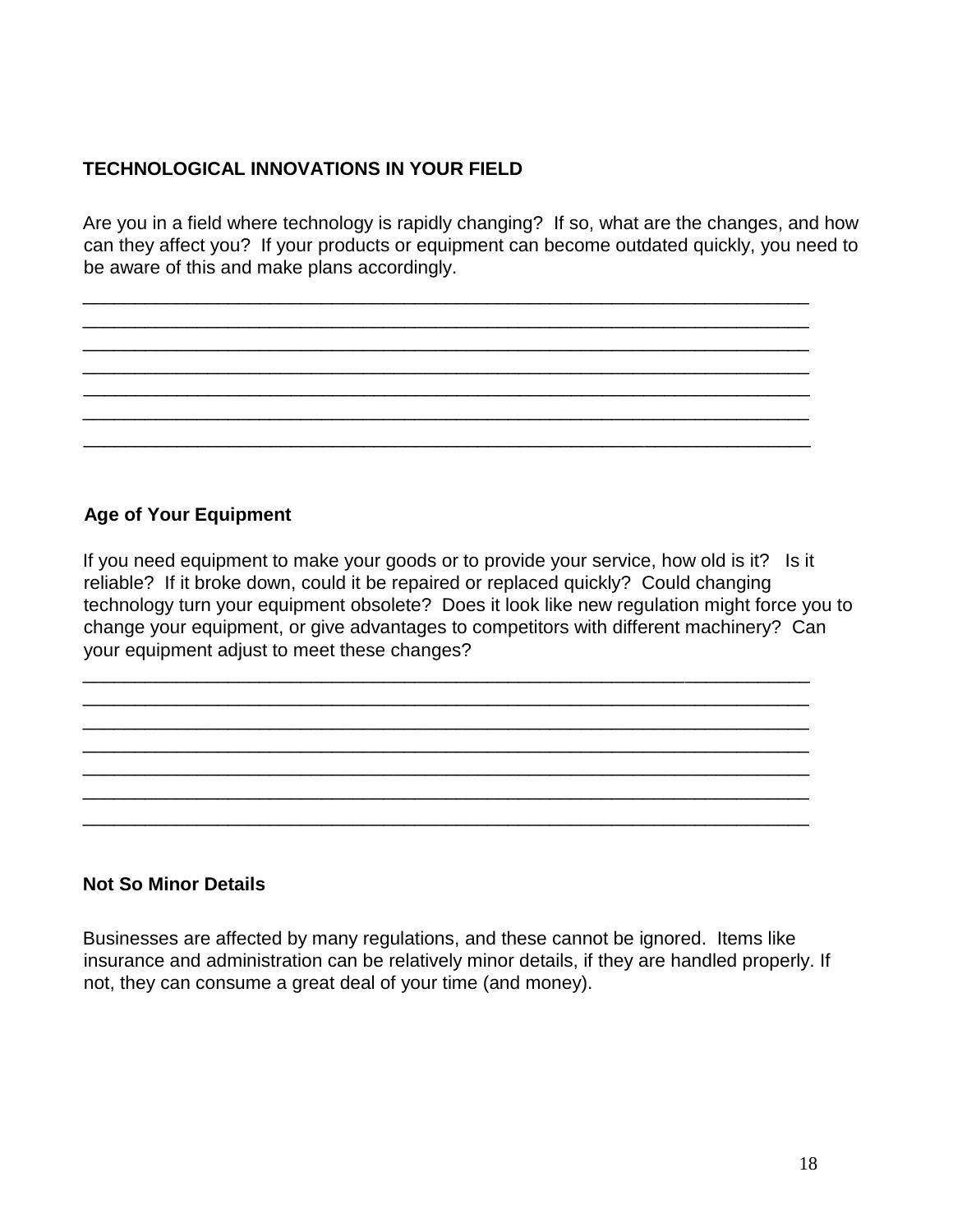### **Licenses and Permits**

*Business License* - Do you have your current license from the local government?

*Name Search/Registration* – Unless your business is a sole proprietorship operating under your own name you must register the business name. Have you done a name search & registered your business name. **Example 20** and the contract of the contract of the contract of the contract of the contract of the contract of the contract of the contract of the contract of the contract of the contract o

*GST* – If you expect revenues of \$30,000 or more it is required, otherwise it is voluntary. Have you registered?

*Revenue Canada* – If you have employees you will require an Employer Registration number? Do you have one?

*WCB* - Do you require a Worker's Compensation Board assessment number? How much will the premiums be?

*Zoning* - What zoning regulations apply to your business? How will you be affected?

\_\_\_\_\_\_\_\_\_\_\_\_\_\_\_\_\_\_\_\_\_\_\_\_\_\_\_\_\_\_\_\_\_\_\_\_\_\_\_\_\_\_\_\_\_\_\_\_\_\_\_\_\_\_\_\_\_\_\_\_\_\_\_\_\_\_\_\_\_\_ \_\_\_\_\_\_\_\_\_\_\_\_\_\_\_\_\_\_\_\_\_\_\_\_\_\_\_\_\_\_\_\_\_\_\_\_\_\_\_\_\_\_\_\_\_\_\_\_\_\_\_\_\_\_\_\_\_\_\_\_\_\_\_\_\_\_\_\_\_\_ \_\_\_\_\_\_\_\_\_\_\_\_\_\_\_\_\_\_\_\_\_\_\_\_\_\_\_\_\_\_\_\_\_\_\_\_\_\_\_\_\_\_\_\_\_\_\_\_\_\_\_\_\_\_\_\_\_\_\_\_\_\_\_\_\_\_\_\_\_\_

\_\_\_\_\_\_\_\_\_\_\_\_\_\_\_\_\_\_\_\_\_\_\_\_\_\_\_\_\_\_\_\_\_\_\_\_\_\_\_\_\_\_\_\_\_\_\_\_\_\_\_\_\_\_\_\_\_\_\_\_\_\_\_\_\_\_\_\_\_\_ \_\_\_\_\_\_\_\_\_\_\_\_\_\_\_\_\_\_\_\_\_\_\_\_\_\_\_\_\_\_\_\_\_\_\_\_\_\_\_\_\_\_\_\_\_\_\_\_\_\_\_\_\_\_\_\_\_\_\_\_\_\_\_\_\_\_\_\_\_\_ \_\_\_\_\_\_\_\_\_\_\_\_\_\_\_\_\_\_\_\_\_\_\_\_\_\_\_\_\_\_\_\_\_\_\_\_\_\_\_\_\_\_\_\_\_\_\_\_\_\_\_\_\_\_\_\_\_\_\_\_\_\_\_\_\_\_\_\_\_\_

\_\_\_\_\_\_\_\_\_\_\_\_\_\_\_\_\_\_\_\_\_\_\_\_\_\_\_\_\_\_\_\_\_\_\_\_\_\_\_\_\_\_\_\_\_\_\_\_\_\_\_\_\_\_\_\_\_\_\_\_\_\_\_\_\_\_\_\_\_\_ \_\_\_\_\_\_\_\_\_\_\_\_\_\_\_\_\_\_\_\_\_\_\_\_\_\_\_\_\_\_\_\_\_\_\_\_\_\_\_\_\_\_\_\_\_\_\_\_\_\_\_\_\_\_\_\_\_\_\_\_\_\_\_\_\_\_\_\_\_\_ \_\_\_\_\_\_\_\_\_\_\_\_\_\_\_\_\_\_\_\_\_\_\_\_\_\_\_\_\_\_\_\_\_\_\_\_\_\_\_\_\_\_\_\_\_\_\_\_\_\_\_\_\_\_\_\_\_\_\_\_\_\_\_\_\_\_\_\_\_\_

Are there any special licenses that are required for your business?

#### **Insurance**

What types of insurance will you need? How much does each type cost?

## **Administration**

Who will handle your bookkeeping, year-end accounting / taxes, and legal matters?

\_\_\_\_\_\_\_\_\_\_\_\_\_\_\_\_\_\_\_\_\_\_\_\_\_\_\_\_\_\_\_\_\_\_\_\_\_\_\_\_\_\_\_\_\_\_\_\_\_\_\_\_\_\_\_\_\_\_\_\_\_\_\_\_\_\_\_\_\_\_ \_\_\_\_\_\_\_\_\_\_\_\_\_\_\_\_\_\_\_\_\_\_\_\_\_\_\_\_\_\_\_\_\_\_\_\_\_\_\_\_\_\_\_\_\_\_\_\_\_\_\_\_\_\_\_\_\_\_\_\_\_\_\_\_\_\_\_\_\_\_ \_\_\_\_\_\_\_\_\_\_\_\_\_\_\_\_\_\_\_\_\_\_\_\_\_\_\_\_\_\_\_\_\_\_\_\_\_\_\_\_\_\_\_\_\_\_\_\_\_\_\_\_\_\_\_\_\_\_\_\_\_\_\_\_\_\_\_\_\_\_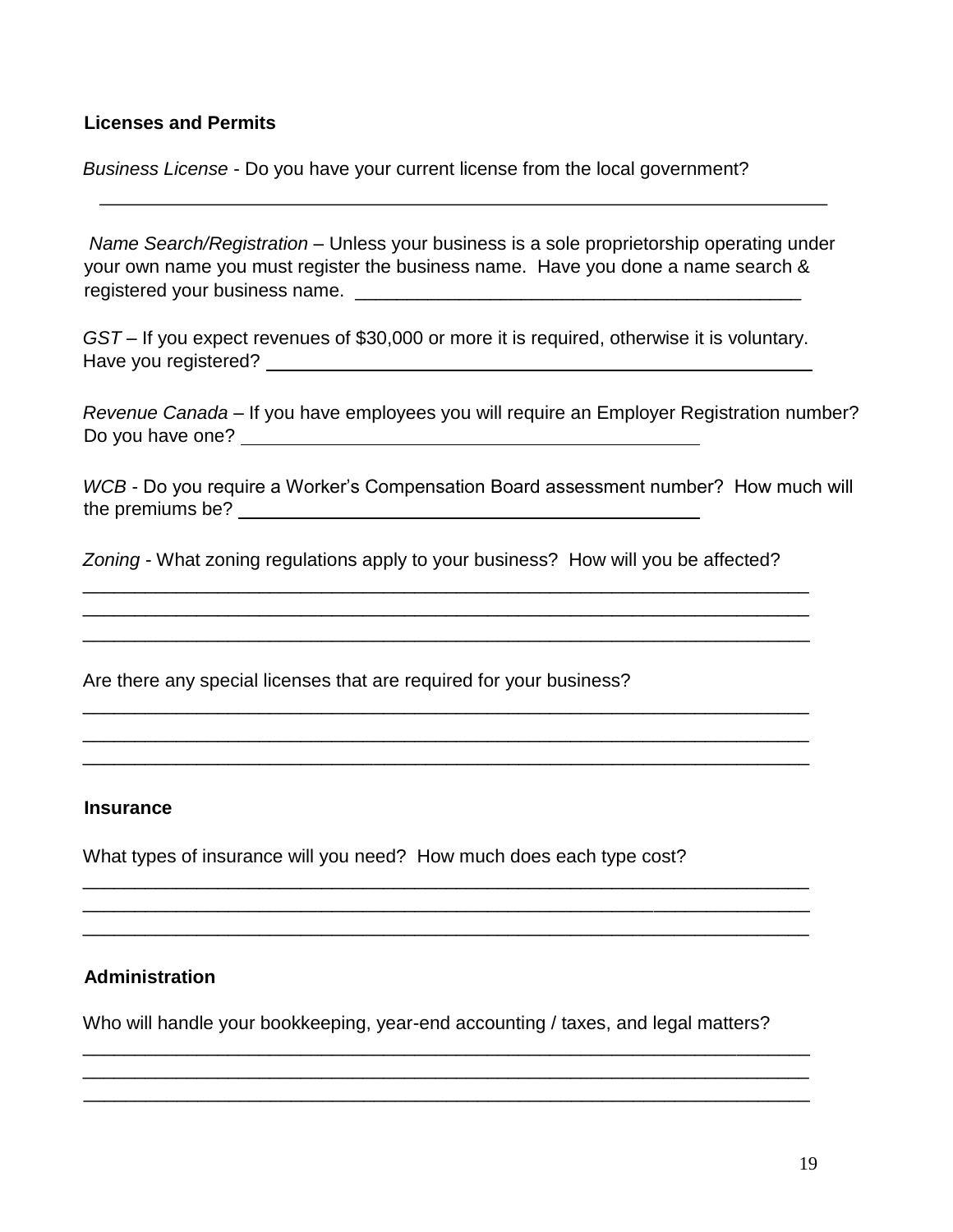# **SECTION 3 – FINANCIAL PROJECTIONS**

In the previous section, you covered the vision of your business - the products you will sell, your customers, how you stack up against your competition, the equipment you need, your marketing plan, and so on. Now you can determine how much money you will need to get the business off the ground, and keep it going.

Determining your financial needs involves these areas:

- ♦ Use & Source of Funds how much money you need, and where you will get it from.
- ♦ Owner's Drawings calculation of your personal living expenses, and the amount you plan to take out of the business.
- Sales Forecast: Assumptions what you base your sales forecasts on.
- Cash Flow Projection a 12 month estimate of sales and cash into your business.
- Financing information needed to get any loans/investments you require to start the business.

Each of these is covered in detail in the following pages.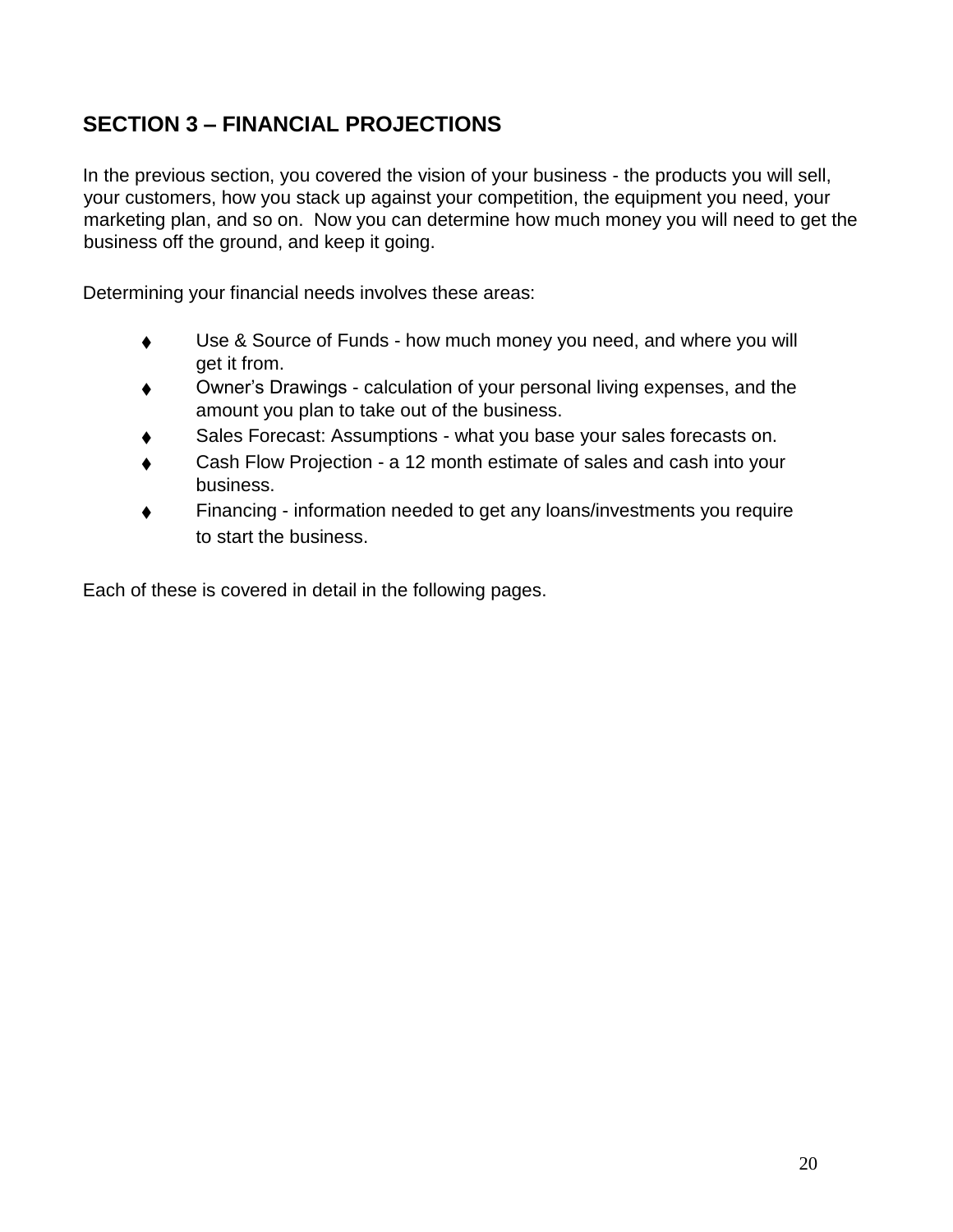# **START-UP COSTS & CAPITAL (FUND USE & SOURCE)**

This section outlines the money that you will need to start your new business or expand your existing business, along with where the money will be coming from. The first part (what you need) is the Use of Funds, while the second (where it comes from) is the Source of Funds.

# **Use of Funds**

This section should cover whatever you need to start or expand your business, including items you already have. Let's assume your business requires \$10,000 in equipment to operate, and you already have \$3,000. You would show the full picture (\$10,000) in the appropriate section of the Use of Funds, **NOT** just the part that you don't have yet (\$7,000)

The Use of Funds is a summary showing the amount needed in each area. While it shows the complete picture, it is not necessary to put every single item on the sheet - only major items should be listed individually. If you have an itemized list, feel free to attach it to the plan.

The Use of Funds covers the following categories:

- ♦ Capital Items major pieces of equipment you need to start to expand.
- Inventory
- Other costs advertising/marketing, business licenses, accounting/ bookkeeping fees and other costs related to start-up or expansion.
- ♦ Renovations
- Operating line similar to a line of credit, these are funds you need to carry you through slow periods and provide a "buffer" your operation.

Complete only those categories that apply to your business. List the items you are contributing to the business separately from those you will have to buy. Using the same example you would show \$3,000 in owned equipment and \$7,000 in equipment to be purchased/leased, rather that a \$10,000 total.

## **Source of Funds**

Once you know what your needs are, you need to determine where the money will come from. List the cash and assets that you contributing to the start-up or expansion. Show the full amount of any leases, bank loans, investments by partners or other investors, and the like.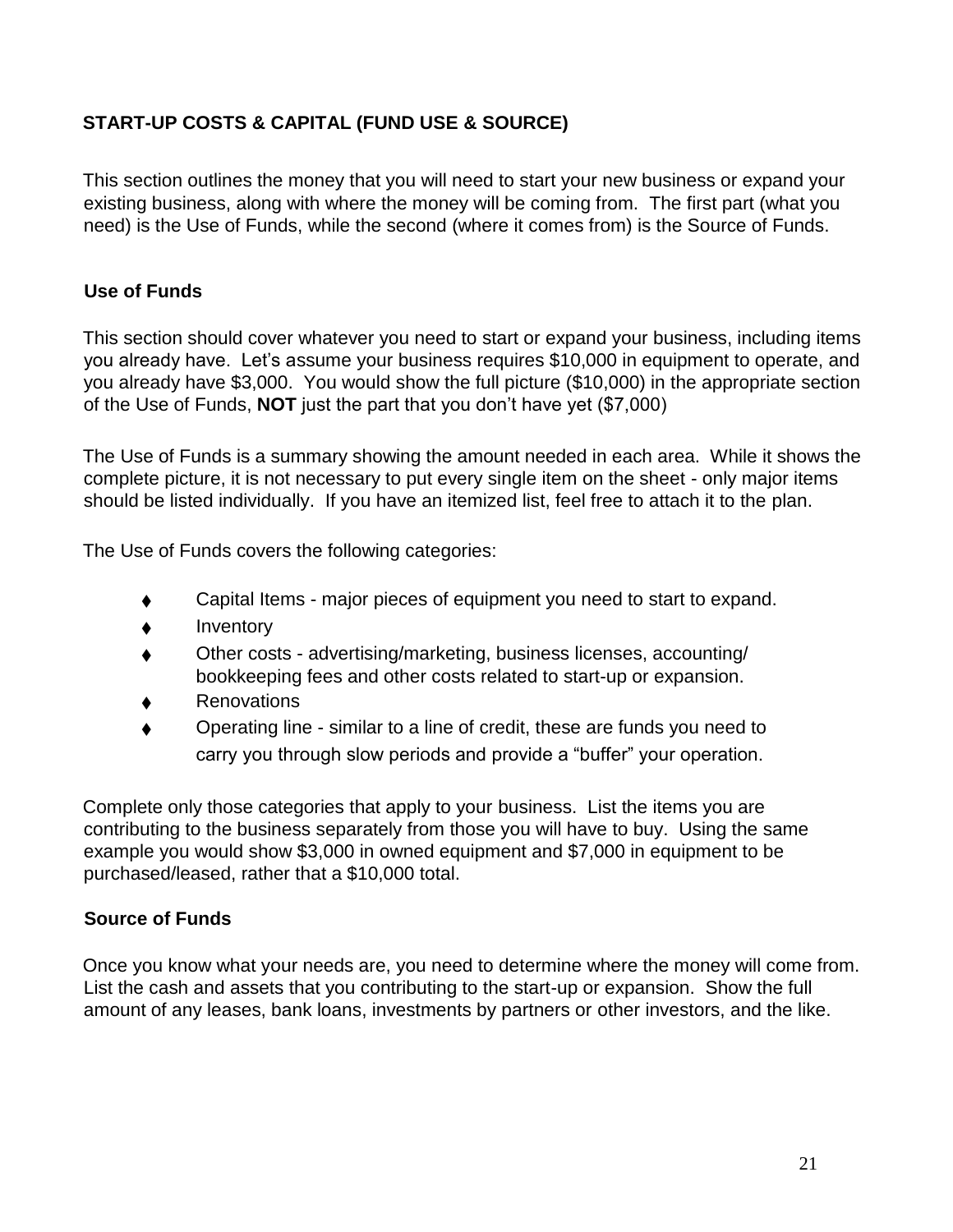# **Start-Up Costs (Use and Source of Funds)**

| <b>Use of Funds</b>              | \$ |
|----------------------------------|----|
| Capital Items:                   |    |
|                                  | \$ |
|                                  | \$ |
|                                  | \$ |
|                                  | \$ |
| Inventory:                       | \$ |
|                                  | \$ |
|                                  | \$ |
| Other Costs:                     | \$ |
|                                  | \$ |
|                                  | \$ |
|                                  | \$ |
| Renovations:                     | \$ |
| <b>Operating Capital / Line:</b> | \$ |
| <b>TOTAL USE OF FUNDS</b>        | \$ |

# **Source of Funds**

| Bank / Credit Union / etc.                 | J  |
|--------------------------------------------|----|
| <b>Community Futures Development Corp.</b> |    |
| Personal Investment Cash                   | \$ |
| Assets                                     | \$ |
| Other (specify)                            | S  |
| <b>TOTAL SOURCE OF FUNDS</b>               |    |

| <b>Total Source of Funds:</b>             |                                           |
|-------------------------------------------|-------------------------------------------|
| <b>Less Total Use of Funds:</b>           |                                           |
| <b>Starting Cash Balance for Month 1:</b> | $\sim$ $\sim$ $\sim$ $\sim$ $\sim$ $\sim$ |

**(Can not be negative)**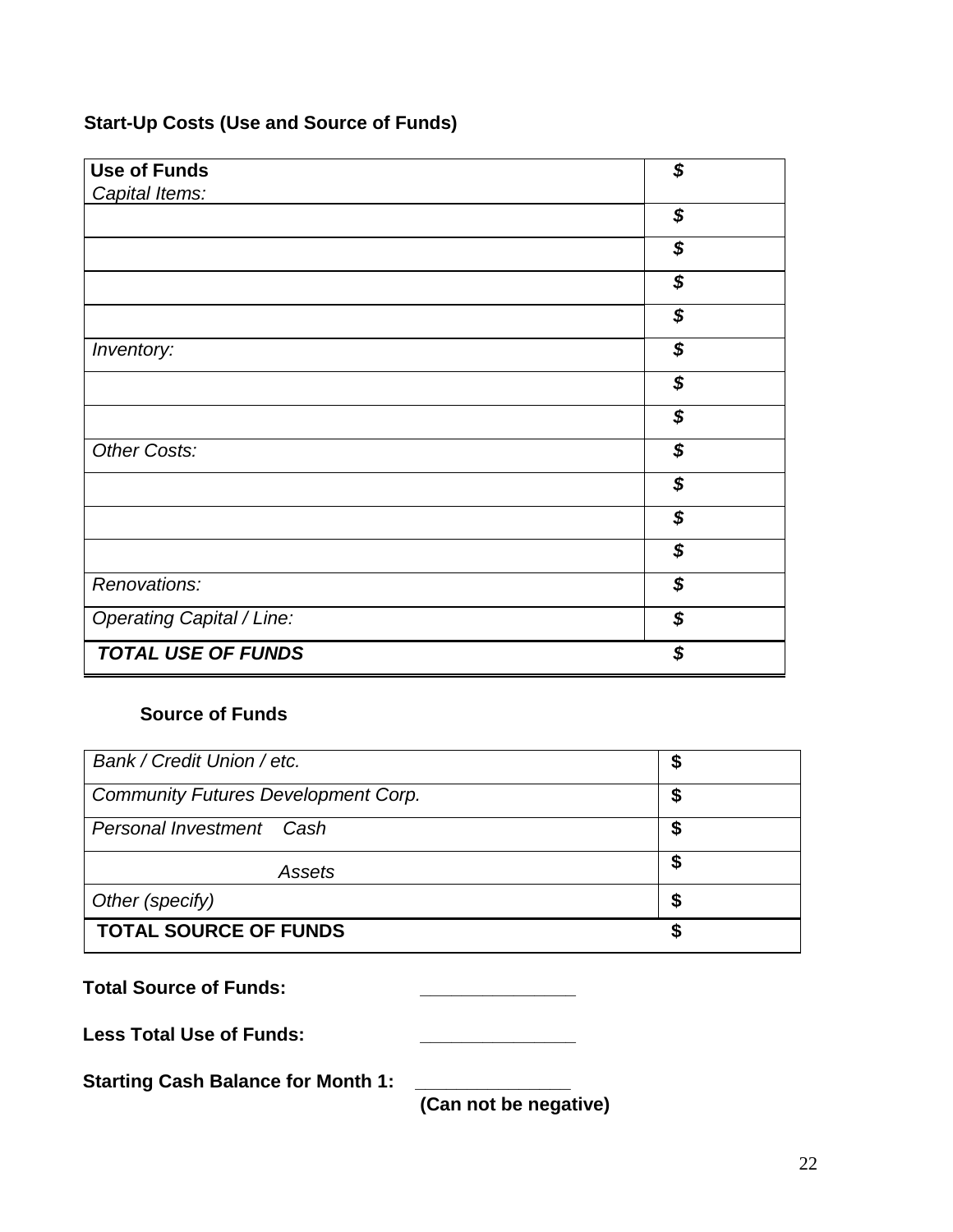## **PERSONAL REQUIREMENTS**

In this section, you calculate the funds you need to meet your personal living expenses. The numbers generated in this section will become part of your projected cash flow.

There are two types of expenses you must consider: Monthly and Periodic. In the Owner's Drawings section on the next page, list both types on the sheet provided. Also list any other sources of income for you, such as spousal income.

The amount in this section is the **LEAST** you can take from the business. The least you can take from the business for each month is the sum of the Minimum Monthly Owner's Draw Required, and any periodic expenses that will be due in that month. You can take more than this, but you cannot take less.

For example, your minimum monthly living expenses may be \$1,900. You could not take less out of the business to live on, though you certainly could choose to take more (e.g. \$2,500 per month).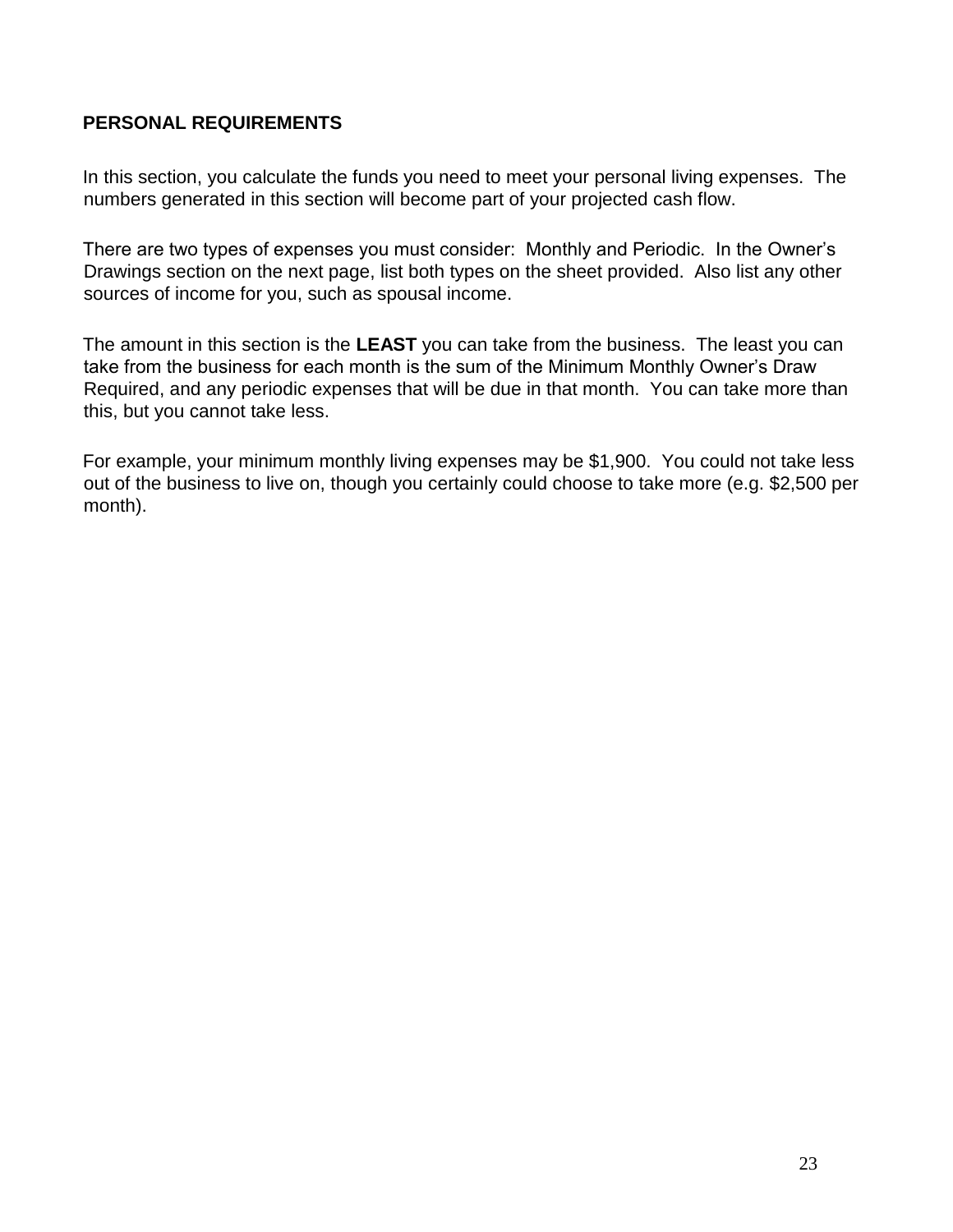# **Owner's Drawings Monthly Expenses**

| Rent or Mortgage Payment                | \$            |
|-----------------------------------------|---------------|
| Food                                    | \$            |
| Telephone                               | \$            |
| Heat                                    | \$            |
| Light                                   | \$            |
| Car Expense                             | \$            |
| Clothing                                | \$            |
| Entertainment                           | \$            |
| <b>Medical Expenses</b>                 | \$            |
| Other -                                 | \$            |
| Other -                                 | \$            |
| Miscellaneous                           | \$            |
| <b>Total Expenses</b>                   | \$            |
| Less other Sources of Household Income  | $\frac{1}{2}$ |
| <b>Minimum Monthly Owner's Drawings</b> | \$            |

# **Owner's Drawing Periodic Expenses**

| <b>Item</b>                  | <b>Month(s) Due</b> | <b>Amount</b> |
|------------------------------|---------------------|---------------|
| House Insurance              |                     | \$            |
| Vehicle Insurance            |                     | \$            |
| Life Insurance               |                     | \$            |
| Property, Water/Sewer/Taxes  |                     | \$            |
| <b>Personal Income Taxes</b> |                     | \$            |
| <b>Alberta Health Care</b>   |                     | \$            |
| Other -                      |                     | \$            |
| Other -                      |                     | \$            |

# **SALES PROJECTIONS**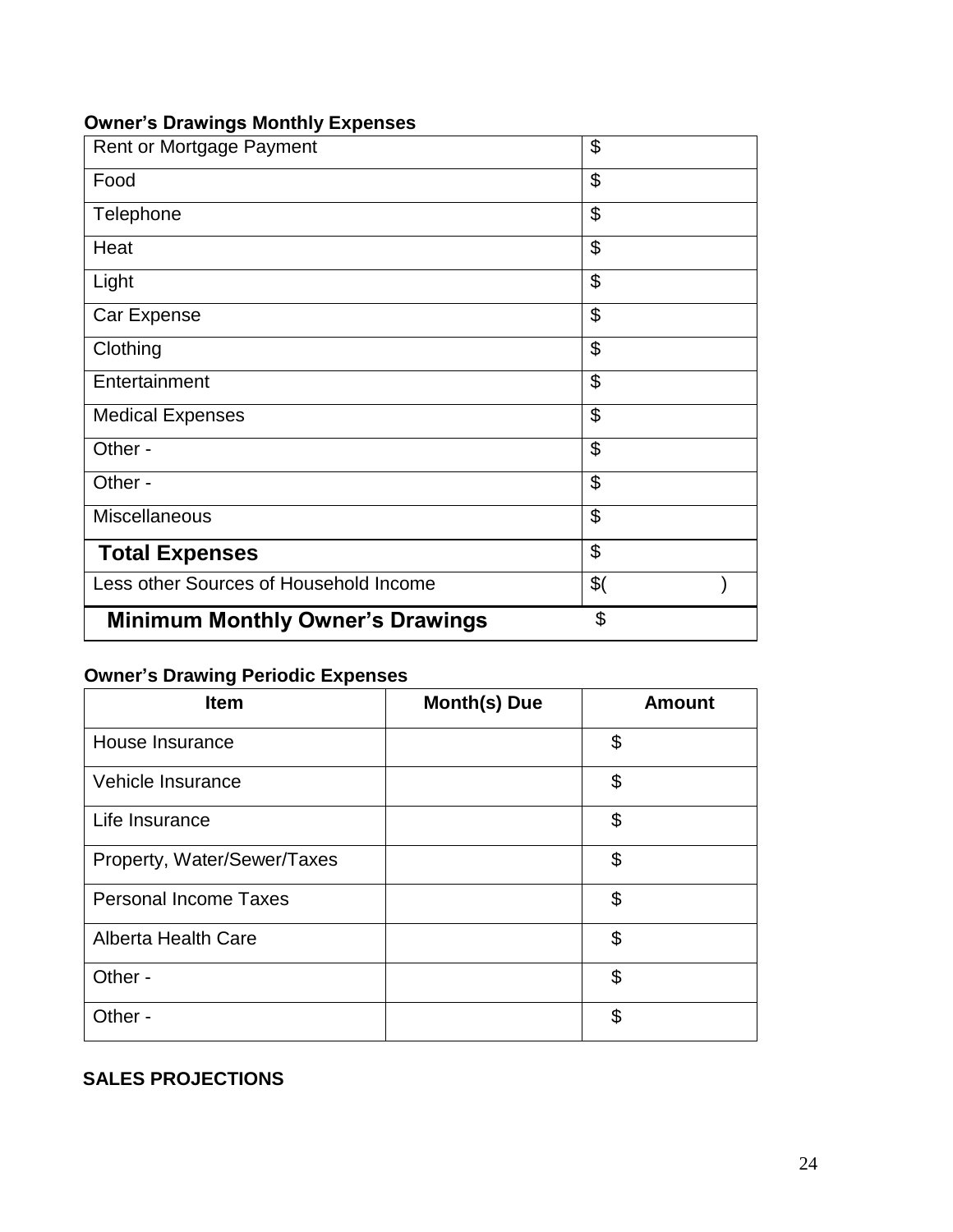## **Sales Assumptions**

Sales forecasts must be supported to be credible. If your projections are based on your many years experience in the field, say so. In the case of an existing business, past sales figures may also be used, but if the forecast varies substantially, or if the business is new to you additional support is beneficial. However, the more information you can provide to show how you came up with your sales forecast, the more accurate (and meaningful) they will be.

The assumptions should consider any major areas that can affect your business. For example, a retail store should consider the effects of Christmas on their November and December sales.

Factors could include things like:

- ♦ Seasonal conditions weather, Christmas, etc.
- ♦ Economic conditions logging down-time, housing constructions, etc.
- ♦ Customers the number of customers you expect to be working with on a daily, weekly, or monthly basis.
- ♦ Marketing the type of marketing or promotion you will be doing during this time, and the number of hours you plan to devote to it.

What are your sales assumptions, and where did you get the information to support them.

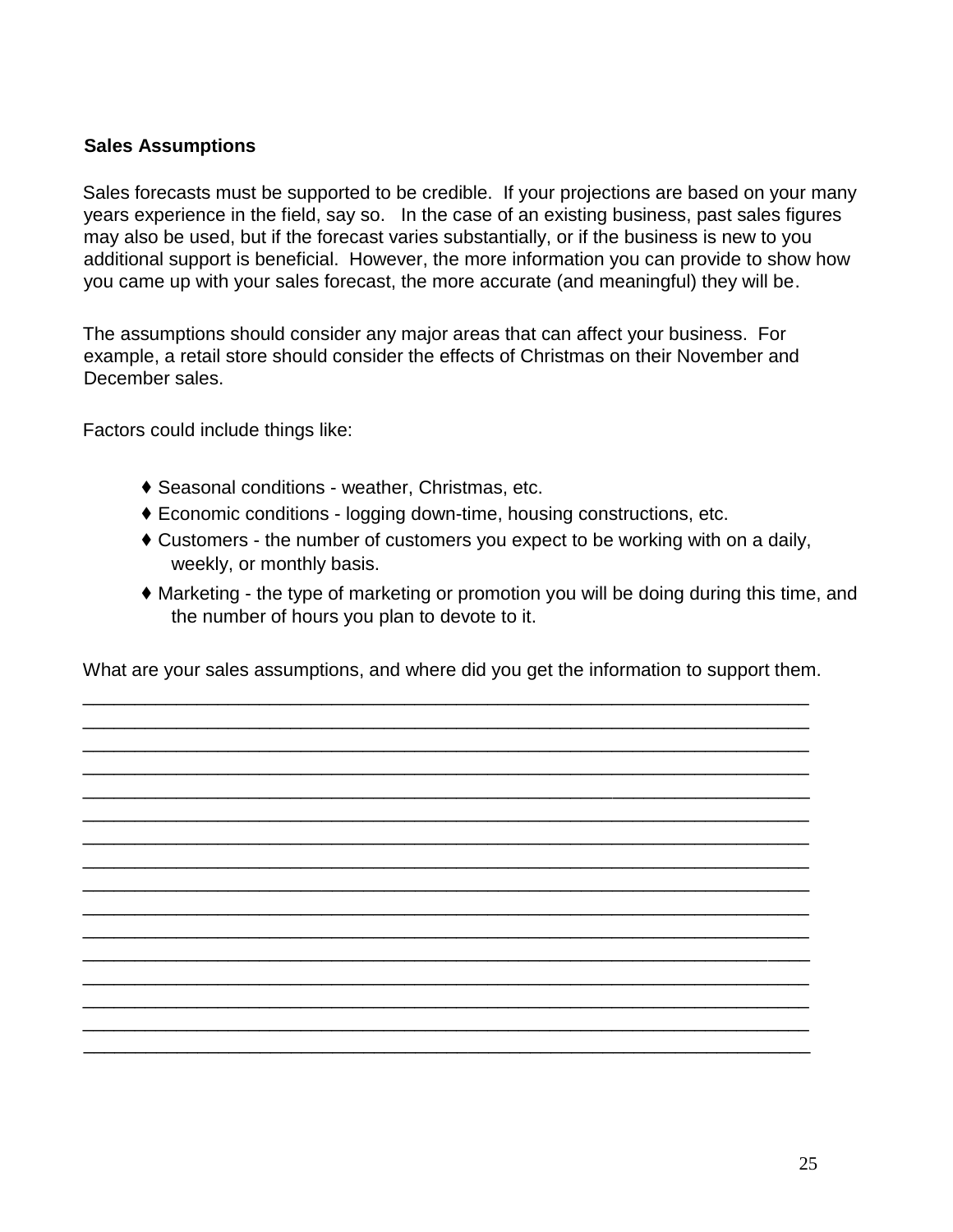## **Unit Sales Projections by Product and Month**

In the first column write the month which corresponds to the month listed. Enter the quantity of each product or service you expect to sell during the month. Enter the unit of sales (ie. hour day, each, case) for each category of product or service in the row labeled "Unit of Sales".

Estimate sales for each general type of product that you plan to offer, by month. For example, a jewelry business may plan to offer products in four areas - gold jewelry; fashion jewelry; gifts); and china & silver. The entrepreneur would make sales forecasts for each of the four areas product groups, **NOT** for every single item that the store carries.

Remember, "Month 1" is the first month of business for which this plan applies, and month 2 is your second month of business, etc. Month 1 is not necessarily January.

| <b>Month</b> |                      | <b>Product 1</b> | <b>Product 2</b> | <b>Product 3</b> | <b>Product 4</b> |
|--------------|----------------------|------------------|------------------|------------------|------------------|
|              | <b>Unit of Sales</b> |                  |                  |                  |                  |
|              | Month 1              |                  |                  |                  |                  |
|              | <b>Month 2</b>       |                  |                  |                  |                  |
|              | Month 3              |                  |                  |                  |                  |
|              | Month 4              |                  |                  |                  |                  |
|              | Month 5              |                  |                  |                  |                  |
|              | Month 6              |                  |                  |                  |                  |
|              | Month 7              |                  |                  |                  |                  |
|              | Month 8              |                  |                  |                  |                  |
|              | Month 9              |                  |                  |                  |                  |
|              | Month 10             |                  |                  |                  |                  |
|              | Month 11             |                  |                  |                  |                  |
|              | Month 12             |                  |                  |                  |                  |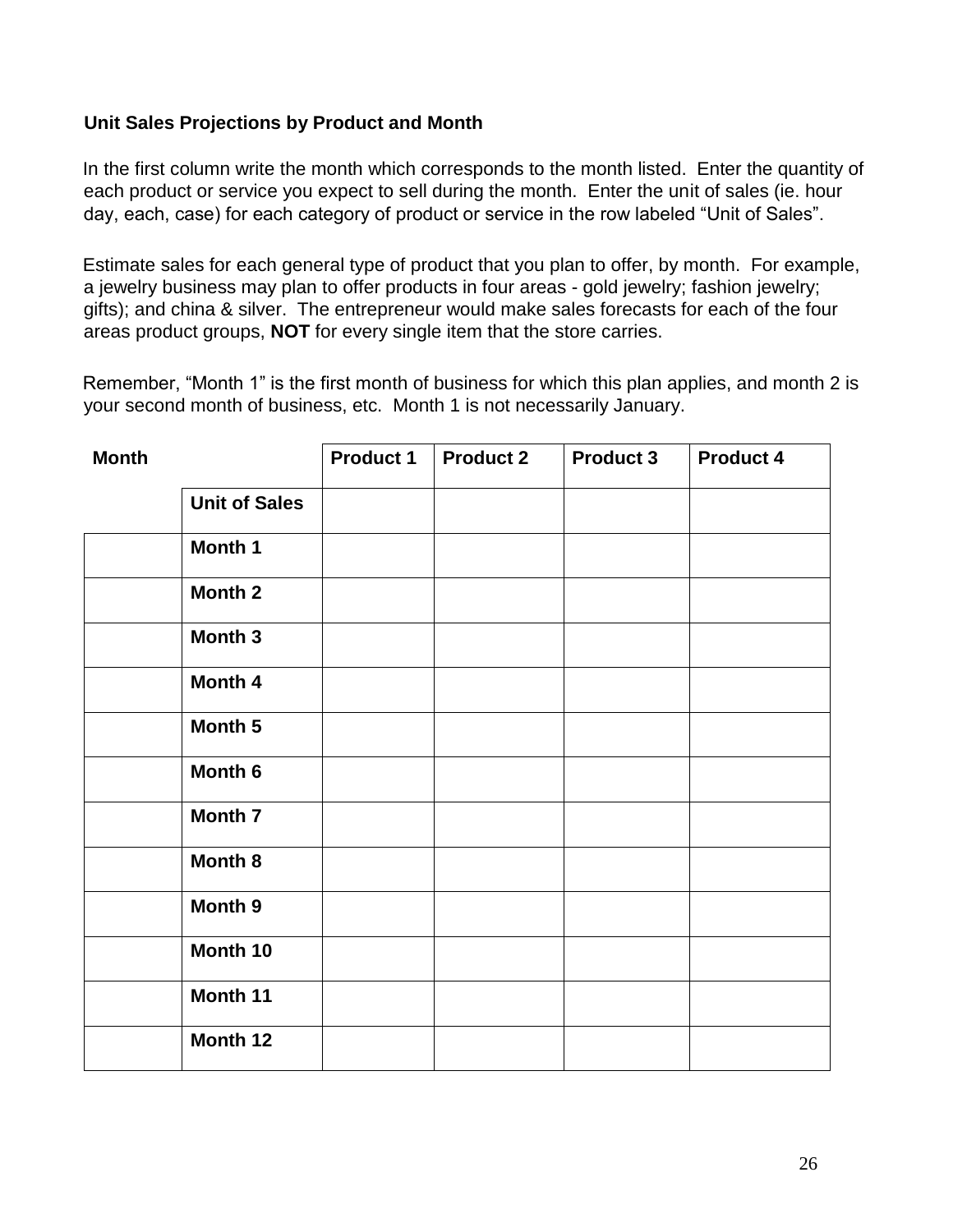# **Sales Dollars projected by Product and Month**

In the first column write the month which corresponds to the month listed. In the row labeled "Price/unit" write the price you will be charging for each unit of product or service.

For each type of product or service, multiply the number of units you expect to sell (preceding page) by the selling price. Total each row.

|          | <b>Product</b> | <b>Product</b> | <b>Product</b> | <b>Product</b> | Total $\overline{\phantom{a}}$ |
|----------|----------------|----------------|----------------|----------------|--------------------------------|
|          | 1              | $\overline{2}$ | $\mathbf{3}$   | 4              |                                |
| Month 1  |                |                |                |                |                                |
| Month 2  |                |                |                |                |                                |
| Month 3  |                |                |                |                |                                |
| Month 4  |                |                |                |                |                                |
| Month 5  |                |                |                |                |                                |
| Month 6  |                |                |                |                |                                |
| Month 7  |                |                |                |                |                                |
| Month 8  |                |                |                |                |                                |
| Month 9  |                |                |                |                |                                |
| Month 10 |                |                |                |                |                                |
| Month 11 |                |                |                |                |                                |
| Month 12 |                |                |                |                |                                |

*\*Used on next page* 

**Projected Cash Inflows By Month**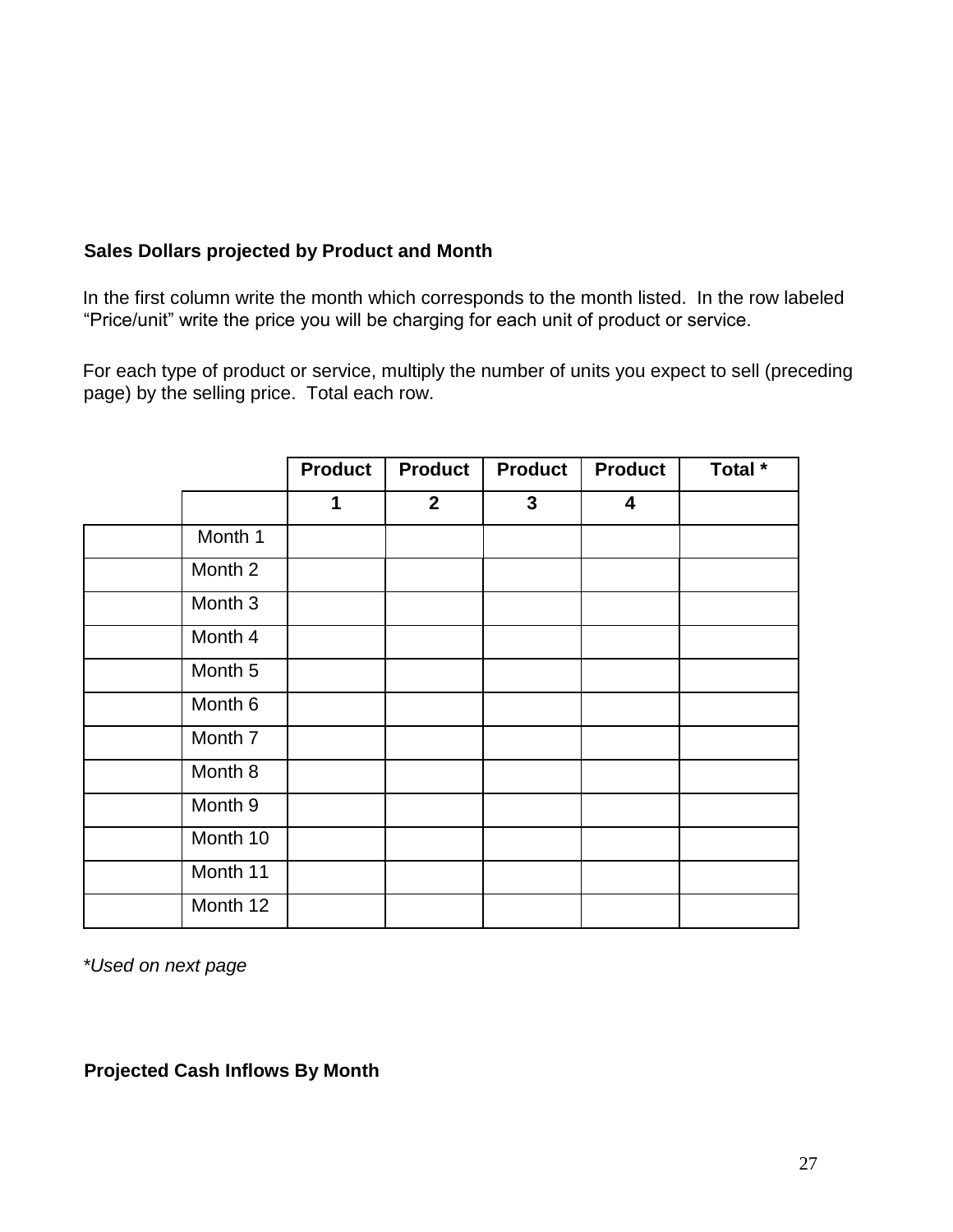If you offer credit some of the money from your sales will be collected in later months. What percentage of sales are collected in the month they are made or in subsequent months?

| <b>Current Month</b> |      |
|----------------------|------|
| Second Month         |      |
| <b>Third Month</b>   |      |
| <b>Fourth Month</b>  |      |
| Total                | 100% |

Cash Sales refers to sales where the cash is collected in the month of the sale. Accounts Receivable refers to sales where the cash is collected in months subsequent to the sale.

|          | <b>Total Sales</b><br>(from previous<br>page) | <b>Cash Sales*</b> | <b>Cash Collected</b><br>from Accounts<br>Receivable** |
|----------|-----------------------------------------------|--------------------|--------------------------------------------------------|
| Month 1  |                                               |                    |                                                        |
| Month 2  |                                               |                    |                                                        |
| Month 3  |                                               |                    |                                                        |
| Month 4  |                                               |                    |                                                        |
| Month 5  |                                               |                    |                                                        |
| Month 6  |                                               |                    |                                                        |
| Month 7  |                                               |                    |                                                        |
| Month 8  |                                               |                    |                                                        |
| Month 9  |                                               |                    |                                                        |
| Month 10 |                                               |                    |                                                        |
| Month 11 |                                               |                    |                                                        |
| Month 12 |                                               |                    |                                                        |

*\* These numbers are used in Cash Flow as cash sales* 

*\*\* These numbers are used in Cash Flow as Accounts Receivable* 

**Expense Assumptions**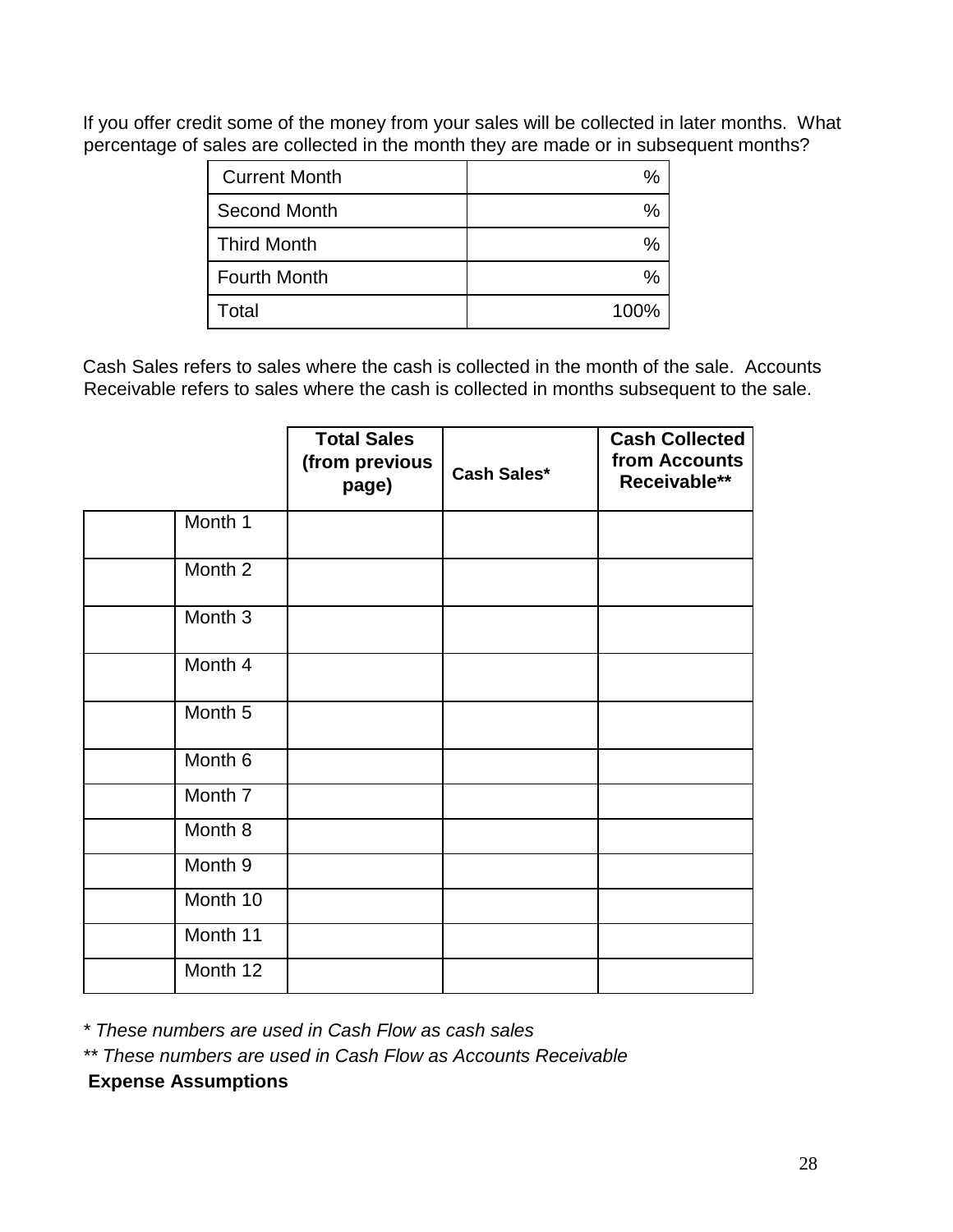**Material Cost:** 

Labor: (How many employees, what are the wage rates and contract terms):

Administrative & Financial Expenses: (Does your interest reflect the proposed debt? Do your bank charges and accounting fees reflect expectations?):

Other:

## **Critical Risks**

What sort of things could severely affect your sales or your expenses. These may be things like a new competitor entering the market place, a change in regulations, or a key supplier going out of business.

**PROJECTED CASH FLOW - INSTRUCTIONS**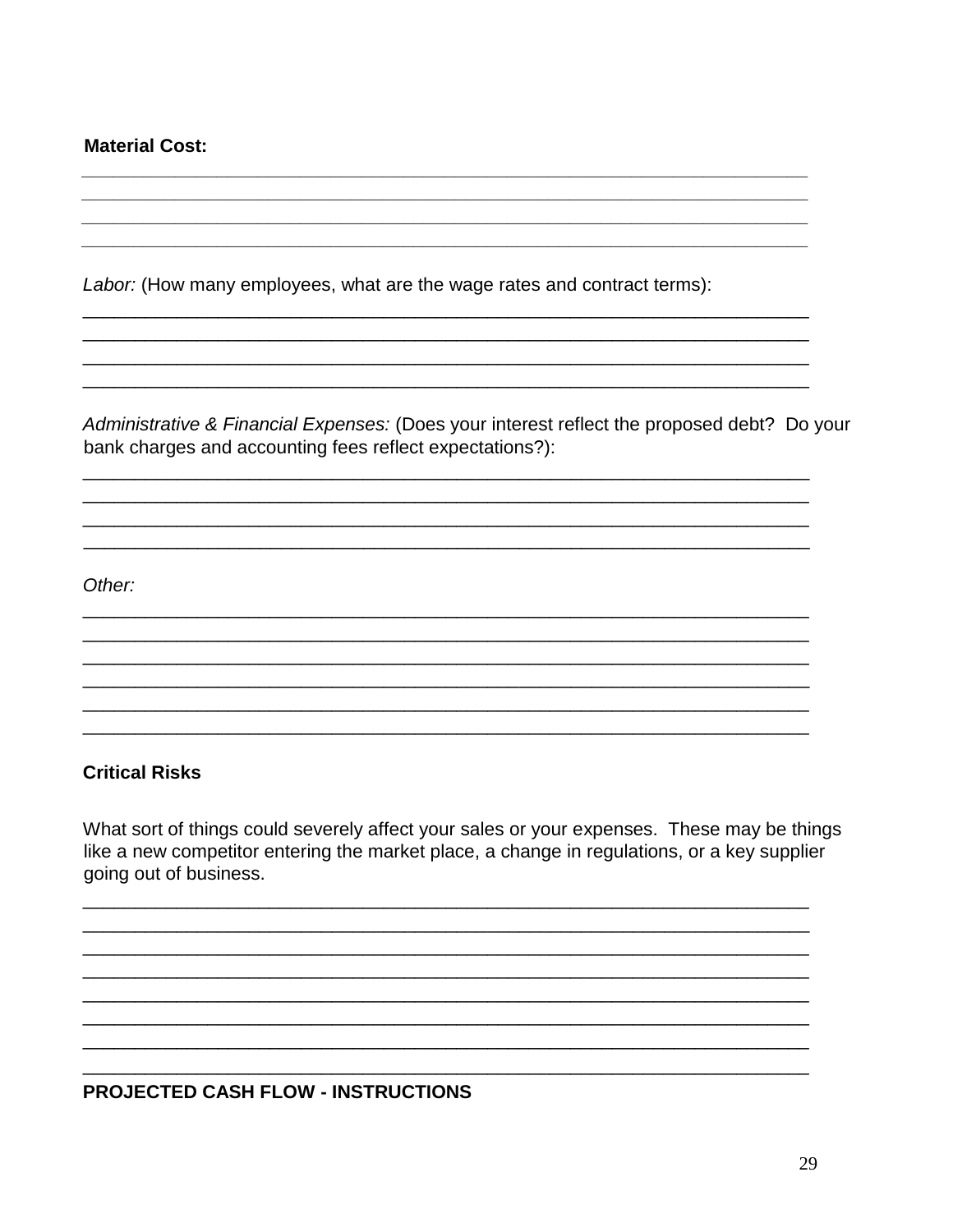The key to remember in preparing a cash flow is that you are not trying to determine a profit or loss yet - you are trying to predict the timing of cash in or out of your bank. *Don't spread costs evenly over the year***.** For example, if insurance costs \$1,200 per year and is payable in May, put the whole \$1,200 in that month. Do not put in \$100 each month. *Take the time to do it right.* Most of the data collected here is also used on balance sheet and income statement forecasts. *Review the expenses* you enter to be sure you have remembered everything. Items discussed in the visioning section nearly always result in some sort of cash flow. If you need guidance while completing this form, contact the Mirror Office.

## **Cash In**

Use the sales forecasts you did in the last section to estimate cash into your business. Don't forget any credit terms you may provide - if you agree to payment in 30 days, a sale in January will show up as cash to you in February, under the line "Accounts Receivable".

## **Cash Out**

Several categories of expenses are listed. Do not be afraid to add others or ignore those that do not apply. Do not be afraid to provide and itemized list of items included in these and other categories with your business plan.

*Advertising/Marketing* - These are your costs for advertising, promotion, and so on.

*Direct Labor* - This is Labor costs vary directly with the cost of producing your goods and service. For instance if an employee is paid per unit manufactured. It should also include employee deductions like Staff Wages/Labor

*Staff Wages/Labor* - This should reflect the number of employees, including wage rates. Also include employee deductions that you are responsible for (UIC, CPP, WCB, Vacation Pay, etc.) As a general rule of thumb, these items usually amount to at least 10% of the wage costs.

*Borrowing Costs* - The cost to repay any loans that your business may require. This includes loan payments from banks and other lending institutions.

*Starting Cash Balance* – The Starting Cash Balance is the Ending Balance for the preceding month. In month one it is cash left from the business in the preceding month (provide a forecast in the appendices) in the case of an existing business.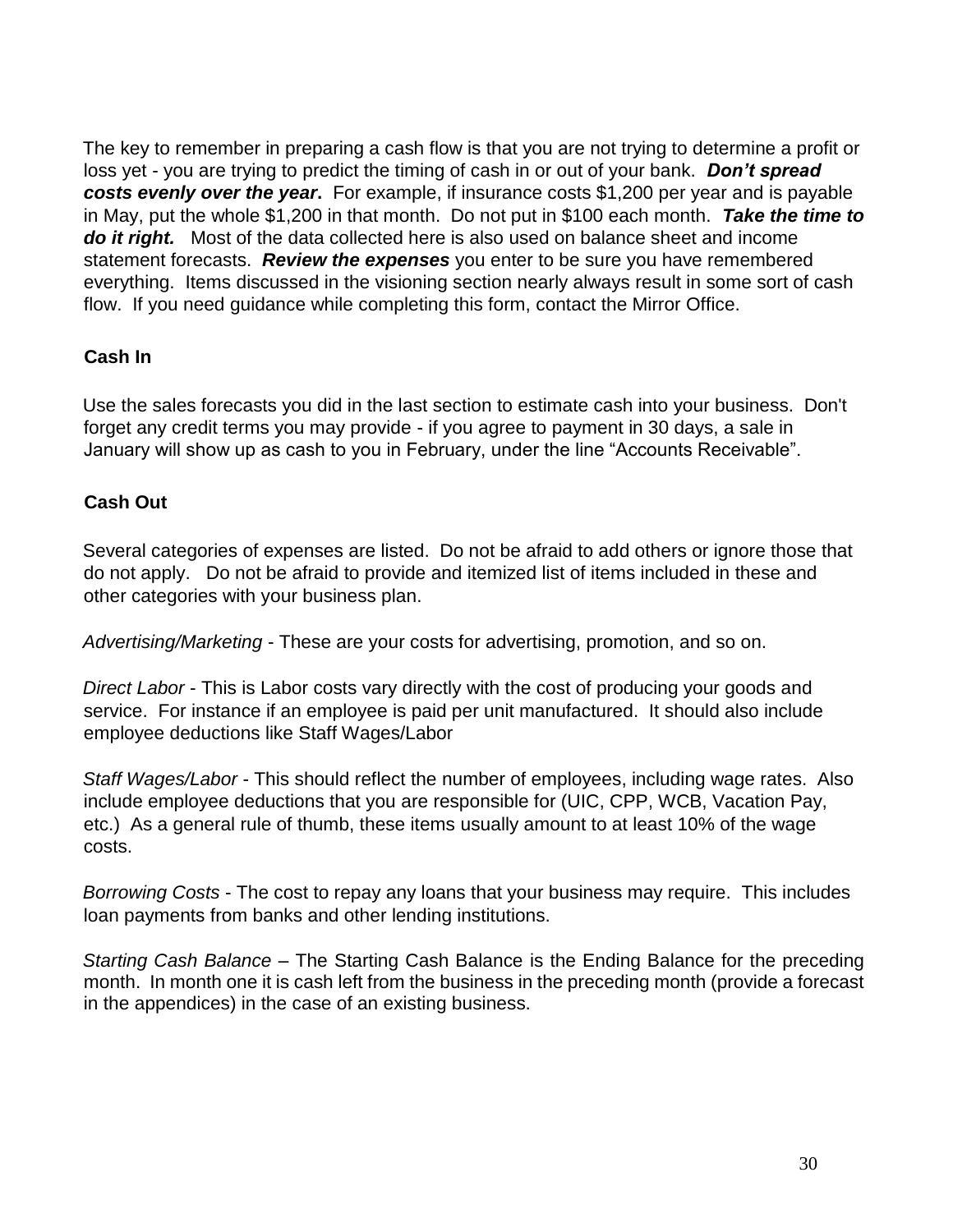# *CASH FLOW*

| <b>Month</b>                  | $\mathbf{1}$ | $\overline{2}$ | $\mathbf{3}$ | 4 | 5 | $6\phantom{1}$ | $\overline{7}$ | 8 | $\boldsymbol{9}$ | 10 | 11 | 12 | <b>TOTAL</b> |
|-------------------------------|--------------|----------------|--------------|---|---|----------------|----------------|---|------------------|----|----|----|--------------|
| Cash Sales                    |              |                |              |   |   |                |                |   |                  |    |    |    |              |
| Accounts Receivable           |              |                |              |   |   |                |                |   |                  |    |    |    |              |
| GST in                        |              |                |              |   |   |                |                |   |                  |    |    |    |              |
| Loan                          |              |                |              |   |   |                |                |   |                  |    |    |    |              |
| <b>TOTAL INCOME (1)</b>       |              |                |              |   |   |                |                |   |                  |    |    |    |              |
| <b>COST OF SALES</b>          |              |                |              |   |   |                |                |   |                  |    |    |    |              |
| <b>Inventory Purchases</b>    |              |                |              |   |   |                |                |   |                  |    |    |    |              |
| Other                         |              |                |              |   |   |                |                |   |                  |    |    |    |              |
| <b>TOTAL COST (2)</b>         |              |                |              |   |   |                |                |   |                  |    |    |    |              |
| <b>GROSS PROFIT (3) (1-2)</b> |              |                |              |   |   |                |                |   |                  |    |    |    |              |
| <b>EXPENSES</b>               |              |                |              |   |   |                |                |   |                  |    |    |    |              |
| Advertising                   |              |                |              |   |   |                |                |   |                  |    |    |    |              |
| Automotive                    |              |                |              |   |   |                |                |   |                  |    |    |    |              |
| <b>Bank Charges</b>           |              |                |              |   |   |                |                |   |                  |    |    |    |              |
| Employee Benefits             |              |                |              |   |   |                |                |   |                  |    |    |    |              |
| Insurance                     |              |                |              |   |   |                |                |   |                  |    |    |    |              |
| Loan Payment                  |              |                |              |   |   |                |                |   |                  |    |    |    |              |
| Legal/Accounting              |              |                |              |   |   |                |                |   |                  |    |    |    |              |
| Office Supplies               |              |                |              |   |   |                |                |   |                  |    |    |    |              |
| <b>Property Tax</b>           |              |                |              |   |   |                |                |   |                  |    |    |    |              |
| Rent                          |              |                |              |   |   |                |                |   |                  |    |    |    |              |
| Repairs & Main. Bldg.         |              |                |              |   |   |                |                |   |                  |    |    |    |              |
| Repairs & Main. Equip.        |              |                |              |   |   |                |                |   |                  |    |    |    |              |
| Shop Supplies                 |              |                |              |   |   |                |                |   |                  |    |    |    |              |
| Tools & Equip.                |              |                |              |   |   |                |                |   |                  |    |    |    |              |
| Telephone                     |              |                |              |   |   |                |                |   |                  |    |    |    |              |
| <b>Utilities</b>              |              |                |              |   |   |                |                |   |                  |    |    |    |              |
| Employee wages                |              |                |              |   |   |                |                |   |                  |    |    |    |              |
| <b>Owners Salary</b>          |              |                |              |   |   |                |                |   |                  |    |    |    |              |
| Other                         |              |                |              |   |   |                |                |   |                  |    |    |    |              |
| GST out                       |              |                |              |   |   |                |                |   |                  |    |    |    |              |
| <b>TOTAL EXPENSES (4)</b>     |              |                |              |   |   |                |                |   |                  |    |    |    |              |
|                               |              |                |              |   |   |                |                |   |                  |    |    |    |              |
| <b>CASH FLOW (3-4)</b>        |              |                |              |   |   |                |                |   |                  |    |    |    |              |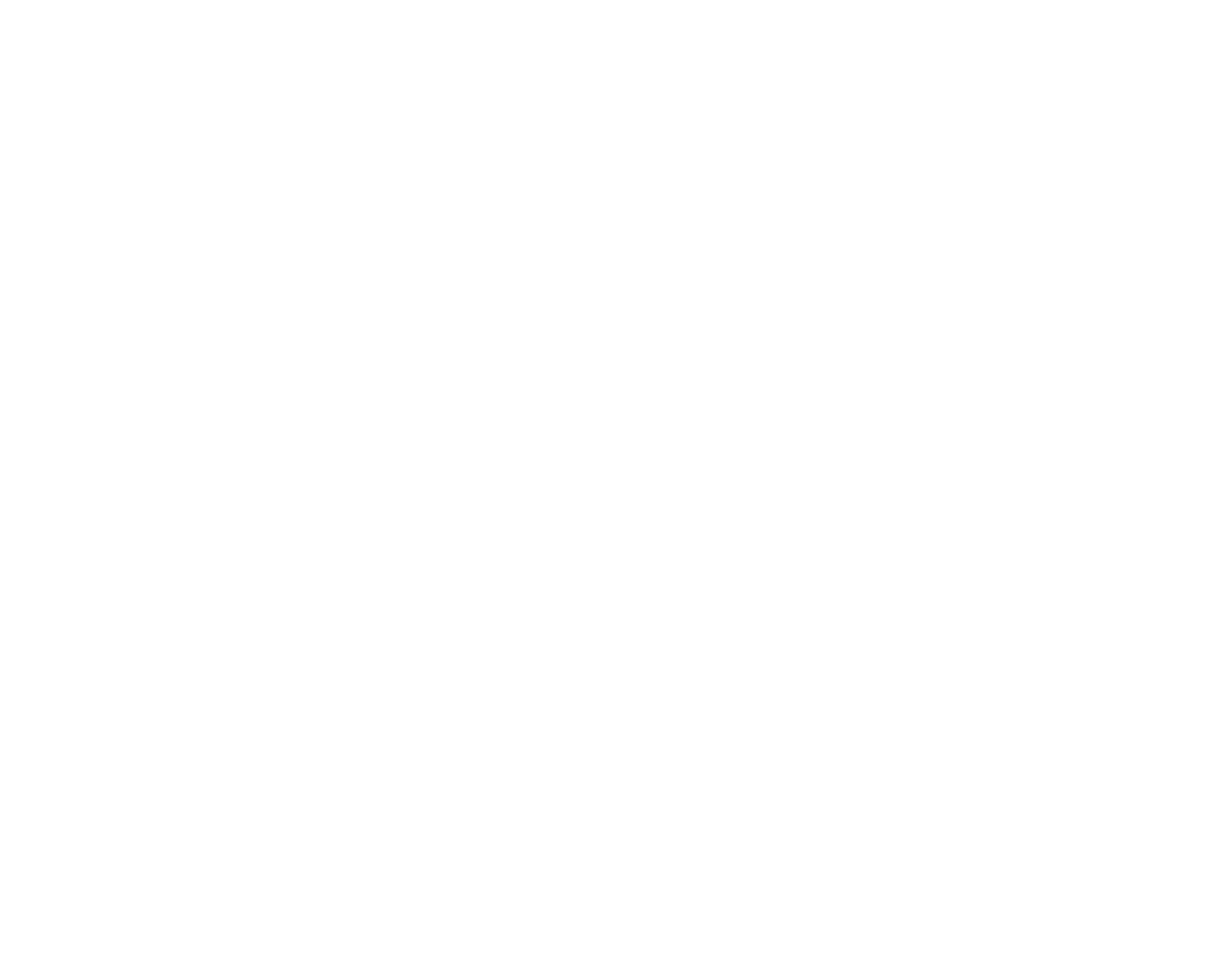# **SECTION 4 - CONCLUSIONS & SUMMARY**

Include the following points in your discussion: the approach in starting the new organization, the capital required and any safety factors used, what levels of profit are expected and what is the time schedule for starting this operation. If you have any general comments, add them into this section too.

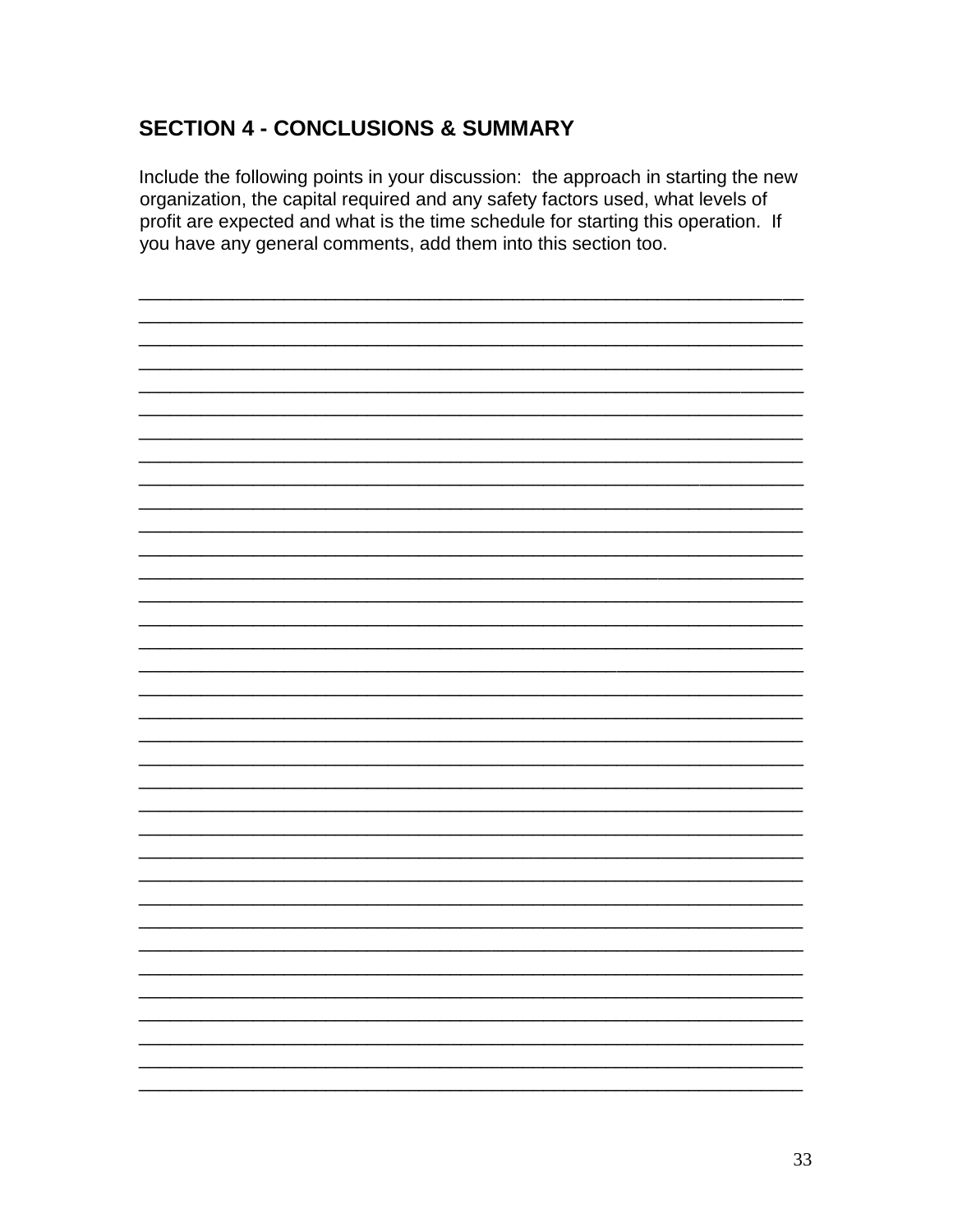# **SECTION 5 - BUSINESS FINANCING**

What are you and your partners or shareholders contributing to this venture in cash?

What are you contributing to this venture in Assets? (Give the current market value of these assets, not the price you paid for them) If there is money owed on these assets, state how much is owing.

Please make an itemized list of what the money to be borrowed is to be used for.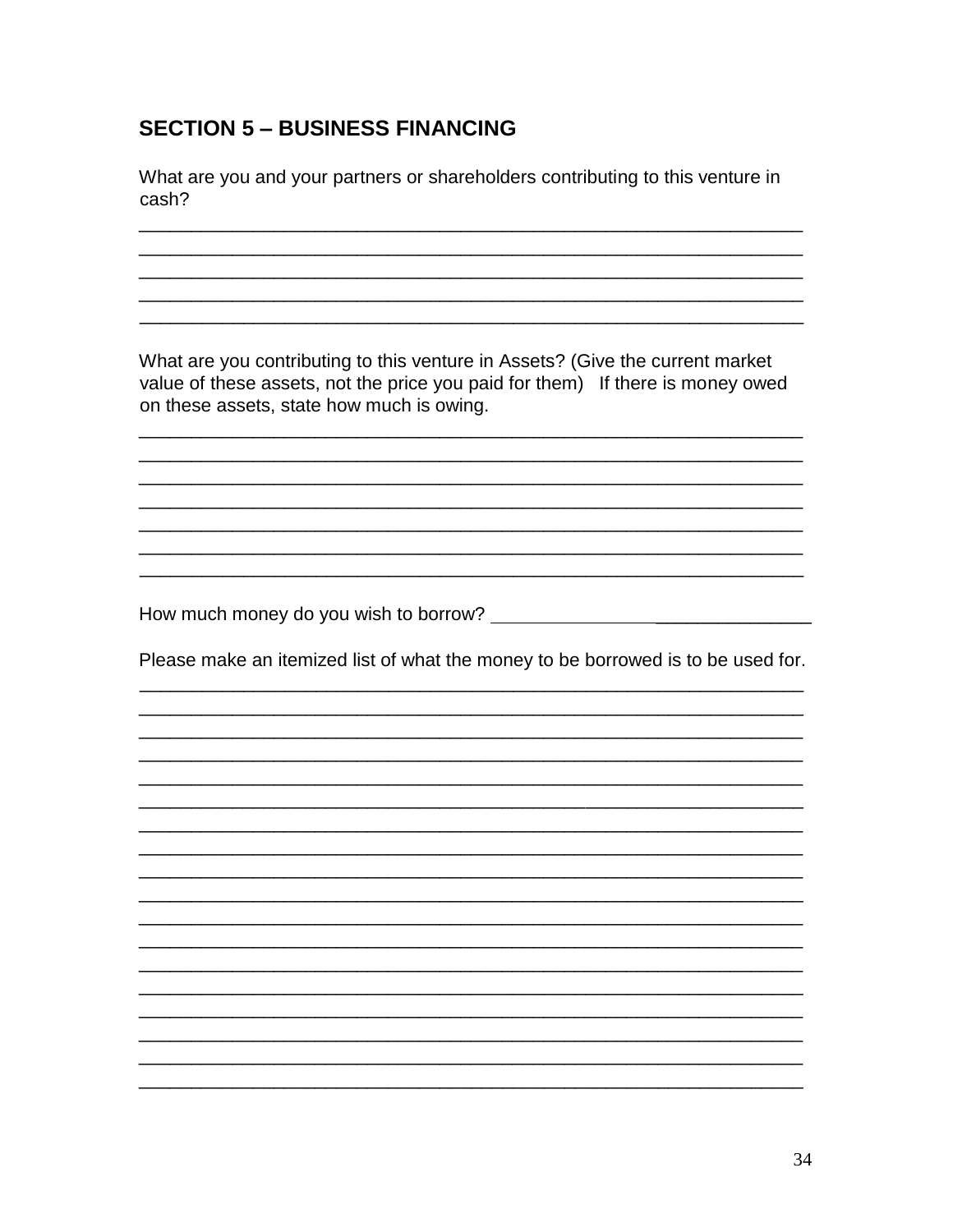# **SECTION 6 - SUPPORTING DOCUMENTATION**

The following provides a list of the supporting documentation that is required (as applicable) to support your Business Plan and/or your request for funding:

- Resumes of key people
- Data supporting ability to meet sales goals
- Price schedule for produce line or service
- Market survey data
- Drawings
- Agreements
- Articles/publicity/previous advertisements
- Letters of Support
- Letters of Intent
- Past financial statements (if available)
- Journeyman tickets or other certificates of importance
- A copy of your loan proposal
- Offers to purchase
- Quotes
- Tax assessments and/or appraisals for property
- Any other items of importance to your business